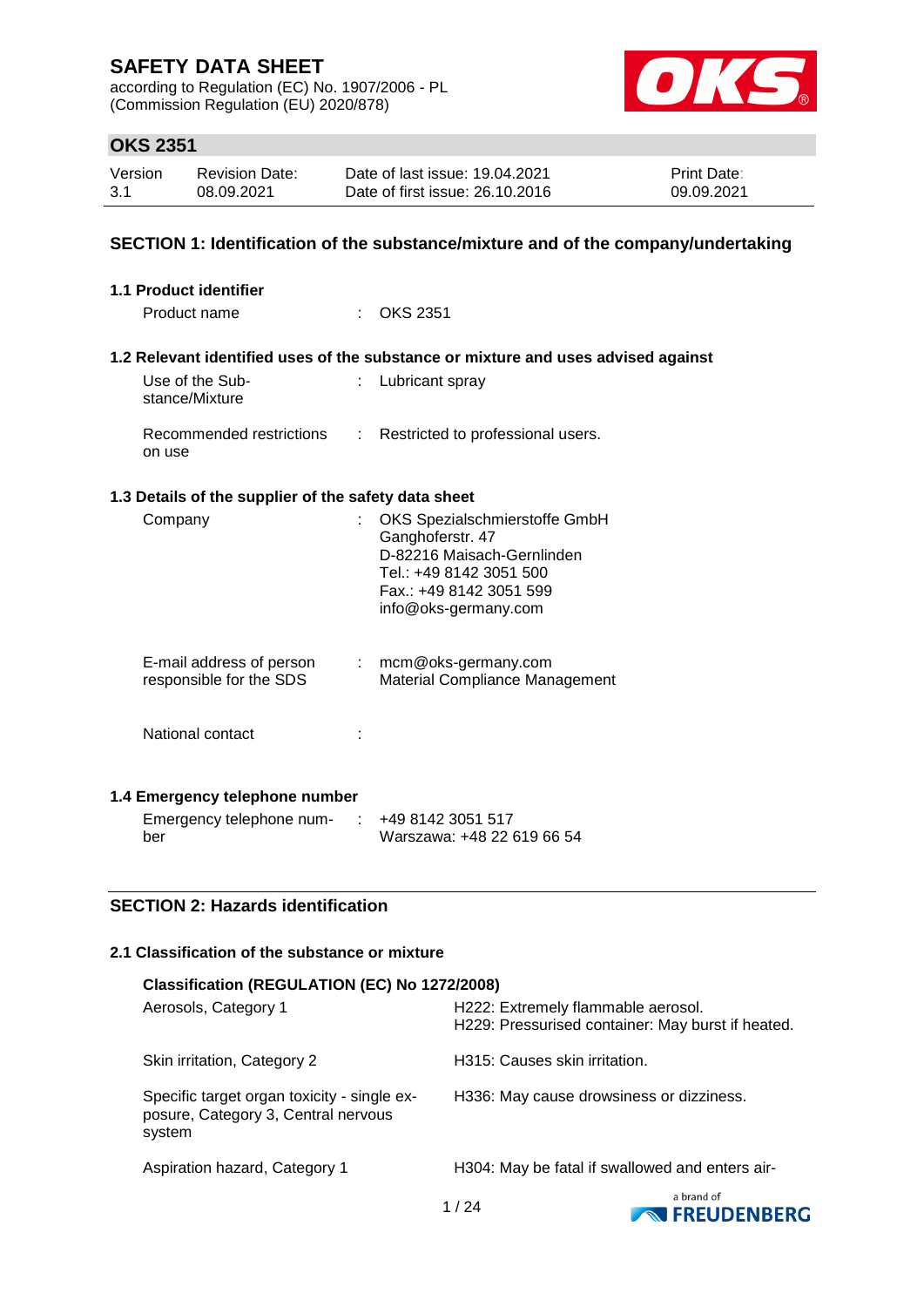according to Regulation (EC) No. 1907/2006 - PL (Commission Regulation (EU) 2020/878)



## **OKS 2351**

| Version<br>3.1 |             | <b>Revision Date:</b><br>08.09.2021      |   |                                                                      | Date of last issue: 19.04.2021<br>Date of first issue: 26.10.2016          | Print Date:<br>09.09.2021                                                                                                                                                       |
|----------------|-------------|------------------------------------------|---|----------------------------------------------------------------------|----------------------------------------------------------------------------|---------------------------------------------------------------------------------------------------------------------------------------------------------------------------------|
|                |             |                                          |   |                                                                      | ways.                                                                      |                                                                                                                                                                                 |
|                | egory 3     | Long-term (chronic) aquatic hazard, Cat- |   |                                                                      | fects.                                                                     | H412: Harmful to aquatic life with long lasting ef-                                                                                                                             |
|                |             | 2.2 Label elements                       |   |                                                                      |                                                                            |                                                                                                                                                                                 |
|                |             | Labelling (REGULATION (EC) No 1272/2008) |   |                                                                      |                                                                            |                                                                                                                                                                                 |
|                |             | Hazard pictograms                        |   |                                                                      |                                                                            |                                                                                                                                                                                 |
|                | Signal word |                                          |   | Danger                                                               |                                                                            |                                                                                                                                                                                 |
|                |             | <b>Hazard statements</b>                 |   | H <sub>222</sub><br>H <sub>229</sub><br>H304<br>H315<br>H336<br>H412 | Extremely flammable aerosol.<br>ways.<br>Causes skin irritation.<br>fects. | Pressurised container: May burst if heated.<br>May be fatal if swallowed and enters air-<br>May cause drowsiness or dizziness.<br>Harmful to aquatic life with long lasting ef- |
|                |             | Precautionary statements                 | ÷ | <b>Prevention:</b>                                                   |                                                                            |                                                                                                                                                                                 |
|                |             |                                          |   | P210                                                                 | smoking.                                                                   | Keep away from heat, hot surfaces, sparks,<br>open flames and other ignition sources. No                                                                                        |
|                |             |                                          |   | P211                                                                 | ignition source.                                                           | Do not spray on an open flame or other                                                                                                                                          |
|                |             |                                          |   | P <sub>251</sub>                                                     |                                                                            | Do not pierce or burn, even after use.                                                                                                                                          |
|                |             |                                          |   | <b>Response:</b>                                                     |                                                                            |                                                                                                                                                                                 |
|                |             |                                          |   | P301 + P310                                                          | POISON CENTER/ doctor.                                                     | IF SWALLOWED: Immediately call a                                                                                                                                                |
|                |             |                                          |   | P331                                                                 | Do NOT induce vomiting.                                                    |                                                                                                                                                                                 |
|                |             |                                          |   | Storage:                                                             |                                                                            |                                                                                                                                                                                 |
|                |             |                                          |   | P405<br>P410 + P412                                                  | Store locked up.<br>peratures exceeding 50 °C/ 122 °F.                     | Protect from sunlight. Do not expose to tem-                                                                                                                                    |

#### **Hazardous components which must be listed on the label:**

Hydrocarbons, C6-C7, n-alkanes, isoalkanes, cyclics, <5% n-hexane

### **2.3 Other hazards**

This substance/mixture contains no components considered to be either persistent, bioaccumulative and toxic (PBT), or very persistent and very bioaccumulative (vPvB) at levels of 0.1% or higher.

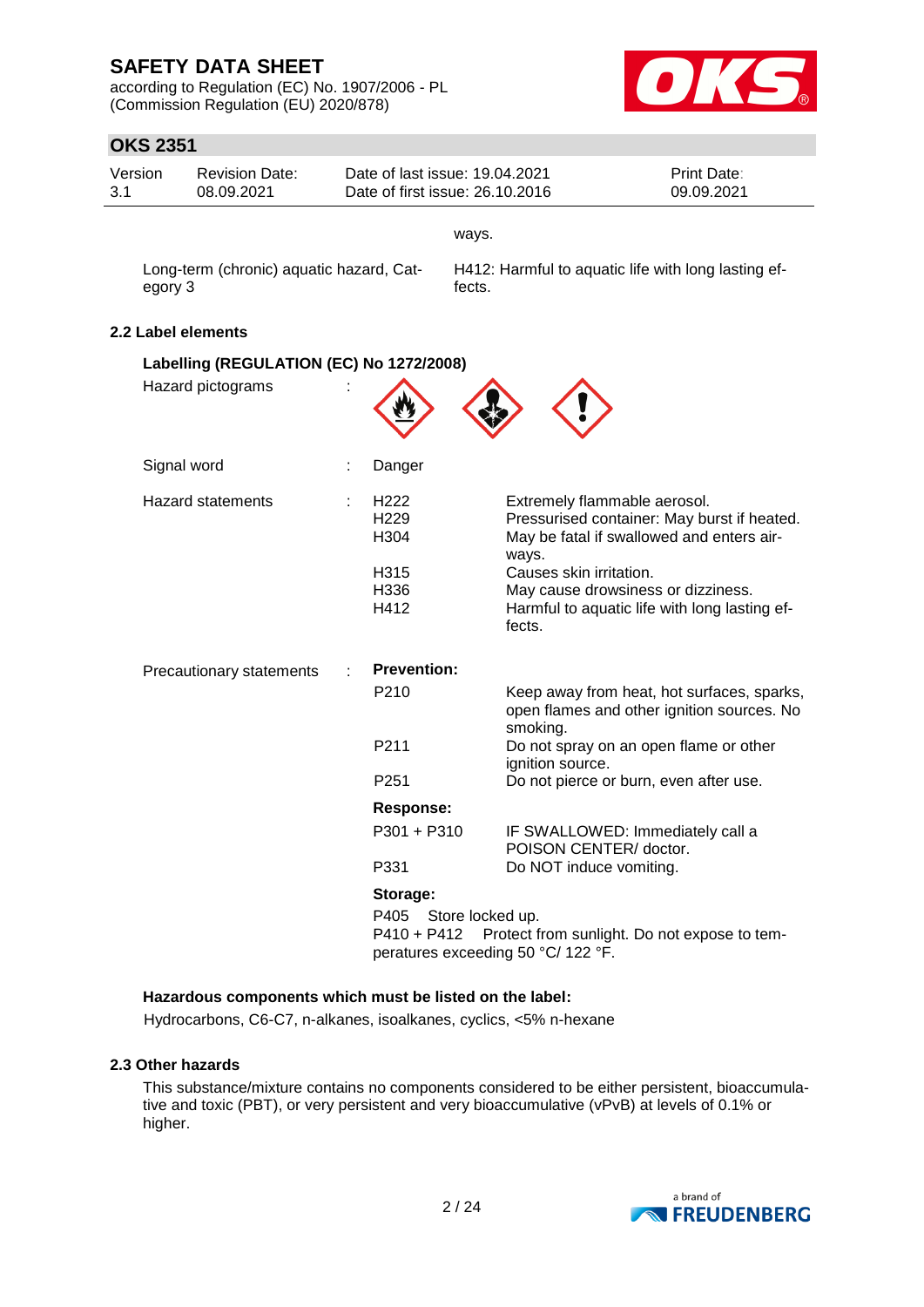according to Regulation (EC) No. 1907/2006 - PL (Commission Regulation (EU) 2020/878)



## **OKS 2351**

| Version | <b>Revision Date:</b> | Date of last issue: 19.04.2021  | <b>Print Date:</b> |
|---------|-----------------------|---------------------------------|--------------------|
| -3.1    | 08.09.2021            | Date of first issue: 26.10.2016 | 09.09.2021         |

Ecological information: The substance/mixture does not contain components considered to have endocrine disrupting properties according to REACH Article 57(f) or Commission Delegated regulation (EU) 2017/2100 or Commission Regulation (EU) 2018/605 at levels of 0.1% or higher.

Toxicological information: The substance/mixture does not contain components considered to have endocrine disrupting properties according to REACH Article 57(f) or Commission Delegated regulation (EU) 2017/2100 or Commission Regulation (EU) 2018/605 at levels of 0.1% or higher.

### **SECTION 3: Composition/information on ingredients**

#### **3.2 Mixtures**

Chemical nature : Active agent with propellant and solvent.

#### **Components**

| Chemical name                                                           | CAS-No.<br>EC-No.<br>Index-No.<br>Registration number                      | Classification                                                                                             | specific concen-<br>tration limit<br>M-Factor<br><b>Notes</b><br>Acute toxicity<br>estimate | Concentration<br>(% w/w) |
|-------------------------------------------------------------------------|----------------------------------------------------------------------------|------------------------------------------------------------------------------------------------------------|---------------------------------------------------------------------------------------------|--------------------------|
| Hydrocarbons, C6-C7,<br>n-alkanes, isoalkanes,<br>cyclics, <5% n-hexane | 921-024-6<br>01-2119475514-35-<br><b>XXXX</b>                              | Flam. Lig.2; H225<br>Skin Irrit.2; H315<br>STOT SE3; H336<br>Asp. Tox.1; H304<br>Aquatic Chronic2;<br>H411 |                                                                                             | $>= 10 - 20$             |
| Kaolin, calcined                                                        | 92704-41-1<br>296-473-8                                                    | Eye Irrit.2; H319<br>STOT SE3; H335                                                                        |                                                                                             | $>= 1 - 10$              |
| aluminium powder<br>(stabilised)                                        | 7429-90-5<br>231-072-3<br>013-002-00-1<br>01-2119529243-45-<br><b>XXXX</b> | Flam. Sol.1; H228                                                                                          |                                                                                             | $>= 1 - 10$              |
| isobutane                                                               | 75-28-5<br>200-857-2<br>601-004-00-0<br>01-2119485395-27-<br><b>XXXX</b>   | Flam. Gas1A;<br>H <sub>220</sub><br>Press. GasCompr.<br>Gas; H280                                          | Note U (table<br>3.1), Note C                                                               | $>= 1 - 10$              |
| Substances with a workplace exposure limit :                            |                                                                            |                                                                                                            |                                                                                             |                          |
| butane                                                                  | 106-97-8<br>203-448-7                                                      | Flam. Gas1A;<br>H <sub>220</sub><br>Press. GasCompr.   Note U (table                                       |                                                                                             | $>= 30 - 50$             |

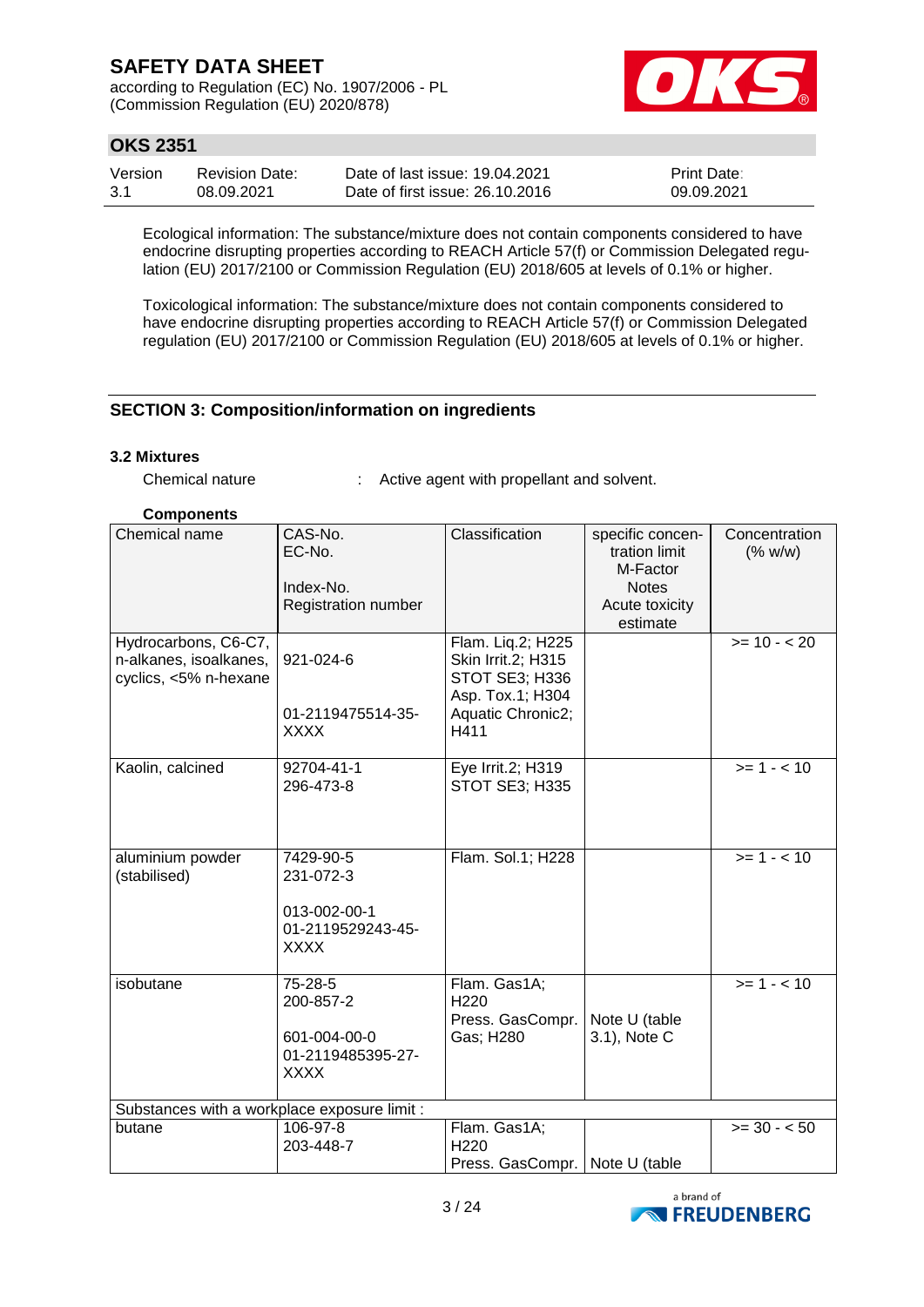according to Regulation (EC) No. 1907/2006 - PL (Commission Regulation (EU) 2020/878)



## **OKS 2351**

| Version<br>3.1 | <b>Revision Date:</b><br>08.09.2021 |                                                                          | Date of last issue: 19.04.2021<br>Date of first issue: 26.10.2016 |                                                                   | Print Date:<br>09.09.2021 |              |
|----------------|-------------------------------------|--------------------------------------------------------------------------|-------------------------------------------------------------------|-------------------------------------------------------------------|---------------------------|--------------|
|                |                                     | 601-004-00-0                                                             |                                                                   | Gas; H280                                                         | 3.1), Note C              |              |
| propane        |                                     | 74-98-6<br>200-827-9<br>601-003-00-5<br>01-2119486944-21-<br><b>XXXX</b> |                                                                   | Flam. Gas1A;<br>H <sub>220</sub><br>Press. GasCompr.<br>Gas; H280 | Note U (table<br>3.1)     | $>= 10 - 20$ |

For explanation of abbreviations see section 16.

### **SECTION 4: First aid measures**

#### **4.1 Description of first aid measures**

| If inhaled              | Call a physician or poison control centre immediately.<br>Remove person to fresh air. If signs/symptoms continue, get<br>medical attention.<br>Keep patient warm and at rest.<br>If unconscious, place in recovery position and seek medical<br>advice.<br>Keep respiratory tract clear.<br>If breathing is irregular or stopped, administer artificial respira-<br>tion. |
|-------------------------|---------------------------------------------------------------------------------------------------------------------------------------------------------------------------------------------------------------------------------------------------------------------------------------------------------------------------------------------------------------------------|
| In case of skin contact | Take off all contaminated clothing immediately.<br>Get medical attention immediately if irritation develops and<br>persists.<br>Wash clothing before reuse.<br>Thoroughly clean shoes before reuse.<br>Wash off immediately with plenty of water.                                                                                                                         |
| In case of eye contact  | : Rinse immediately with plenty of water, also under the eyelids,<br>for at least 10 minutes.<br>If eye irritation persists, consult a specialist.                                                                                                                                                                                                                        |
| If swallowed            | Move the victim to fresh air.<br>If accidentally swallowed obtain immediate medical attention.<br>Keep respiratory tract clear.<br>Do NOT induce vomiting.<br>Rinse mouth with water.<br>Aspiration hazard if swallowed - can enter lungs and cause<br>damage.                                                                                                            |

## **4.2 Most important symptoms and effects, both acute and delayed**

| Symptoms |  | Aspiration may cause pulmonary oedema and pneumonitis. |
|----------|--|--------------------------------------------------------|
|----------|--|--------------------------------------------------------|

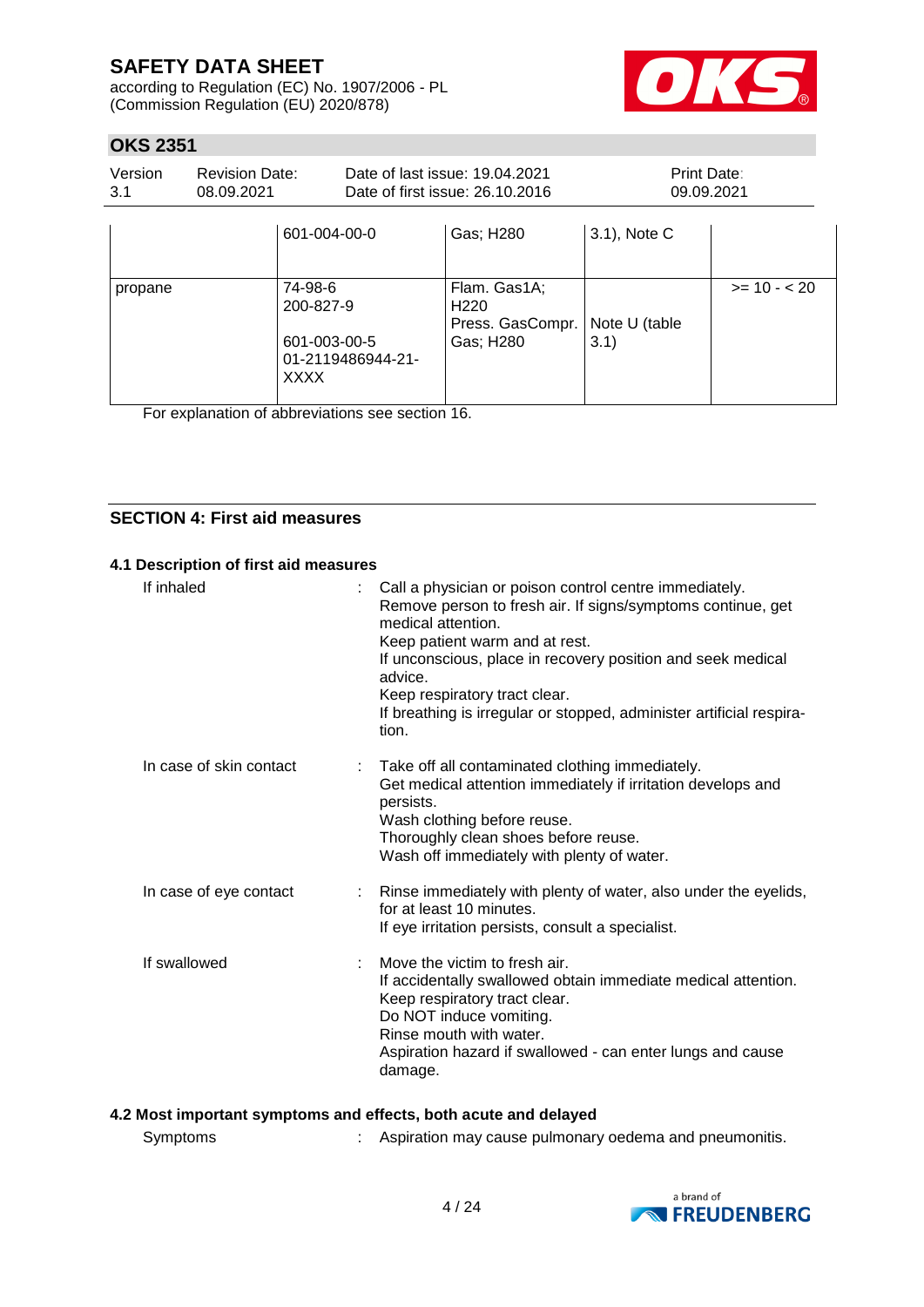according to Regulation (EC) No. 1907/2006 - PL (Commission Regulation (EU) 2020/878)



## **OKS 2351**

| Version<br>3.1 | <b>Revision Date:</b><br>08.09.2021 | Date of last issue: 19.04.2021<br>Date of first issue: 26.10.2016                                                                                                                                             | Print Date:<br>09.09.2021 |
|----------------|-------------------------------------|---------------------------------------------------------------------------------------------------------------------------------------------------------------------------------------------------------------|---------------------------|
|                |                                     | Inhalation may provoke the following symptoms:<br>Unconsciousness<br><b>Dizziness</b><br><b>Drowsiness</b><br>Headache<br>Nausea<br>Tiredness<br>Skin contact may provoke the following symptoms:<br>Erythema |                           |
| <b>Risks</b>   |                                     | Central nervous system depression<br>÷.<br>Risk of product entering the lungs on vomiting after ingestion.<br>Health injuries may be delayed.<br>Causes skin irritation.                                      |                           |
|                |                                     | 4.3 Indication of any immediate medical attention and special treatment needed                                                                                                                                |                           |

| Treatment | Treat symptomatically. |
|-----------|------------------------|
|           |                        |

## **SECTION 5: Firefighting measures**

| 5.1 Extinguishing media                                   |                               |                                                                                                                                                                                                                      |
|-----------------------------------------------------------|-------------------------------|----------------------------------------------------------------------------------------------------------------------------------------------------------------------------------------------------------------------|
| Suitable extinguishing media :                            |                               | ABC powder                                                                                                                                                                                                           |
| Unsuitable extinguishing<br>media                         | ÷.                            | High volume water jet                                                                                                                                                                                                |
| 5.2 Special hazards arising from the substance or mixture |                               |                                                                                                                                                                                                                      |
| Specific hazards during fire-<br>fighting                 | $\mathcal{L}^{\mathcal{L}}$ . | Fire Hazard<br>Do not let product enter drains.<br>Contains gas under pressure; may explode if heated.<br>Beware of vapours accumulating to form explosive concentra-<br>tions. Vapours can accumulate in low areas. |
| Hazardous combustion prod- :<br>ucts                      |                               | Carbon oxides<br>Nitrogen oxides (NOx)<br>Metal oxides                                                                                                                                                               |
| 5.3 Advice for firefighters                               |                               |                                                                                                                                                                                                                      |
| Special protective equipment :<br>for firefighters        |                               | In the event of fire, wear self-contained breathing apparatus.<br>Use personal protective equipment. Exposure to decomposi-<br>tion products may be a hazard to health.                                              |
| Further information                                       |                               | Standard procedure for chemical fires.<br>Collect contaminated fire extinguishing water separately. This<br>must not be discharged into drains.<br>Cool containers/tanks with water spray.                           |

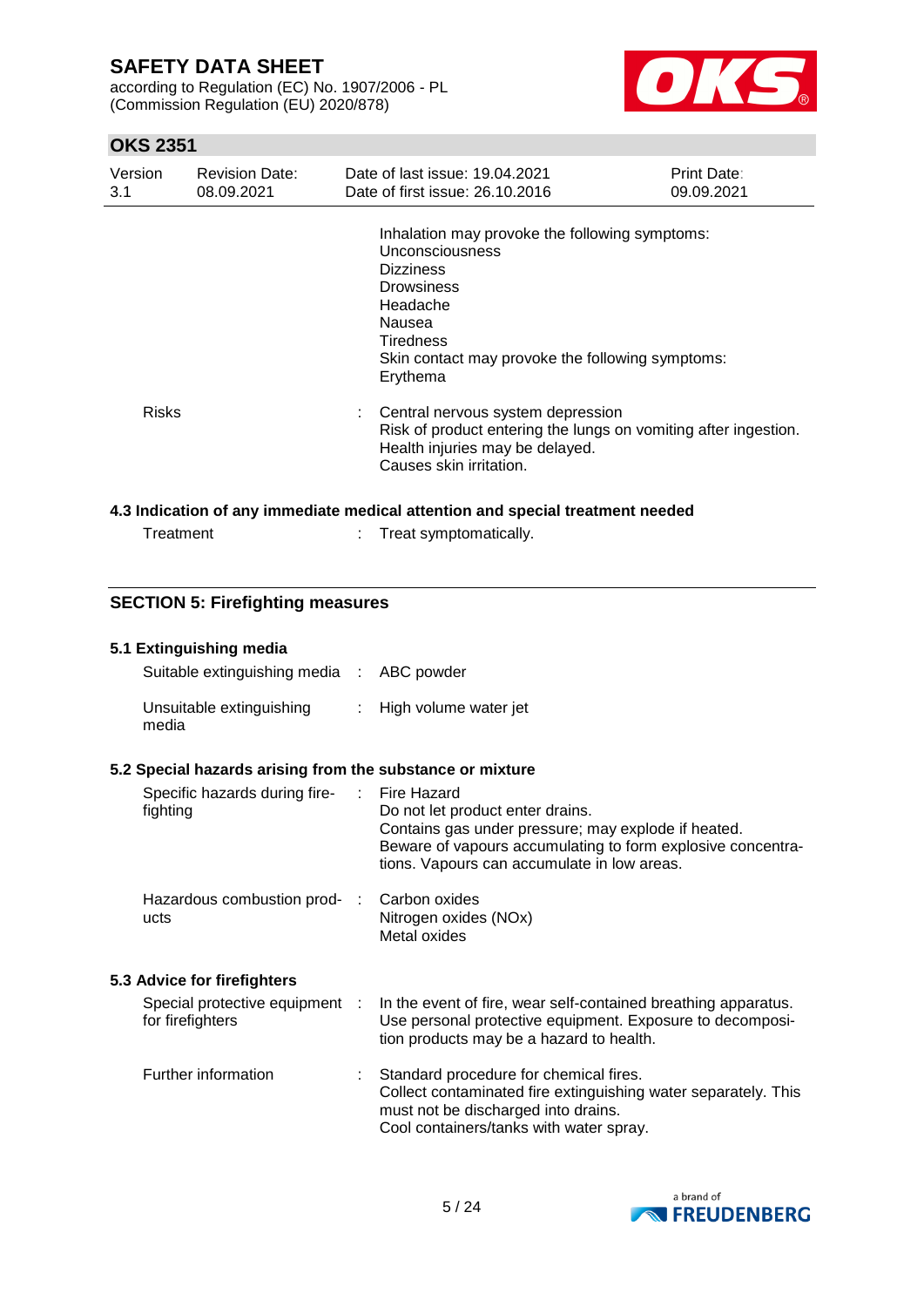according to Regulation (EC) No. 1907/2006 - PL (Commission Regulation (EU) 2020/878)



## **OKS 2351**

| Version | <b>Revision Date:</b> | Date of last issue: 19.04.2021  | <b>Print Date:</b> |
|---------|-----------------------|---------------------------------|--------------------|
| 3.1     | 08.09.2021            | Date of first issue: 26.10.2016 | 09.09.2021         |

#### **SECTION 6: Accidental release measures**

#### **6.1 Personal precautions, protective equipment and emergency procedures**

| Personal precautions | Evacuate personnel to safe areas.<br>÷<br>Ensure adequate ventilation.<br>Remove all sources of ignition.<br>Do not breathe vapours or spray mist.<br>Do not breathe dust/ fume/ gas/ mist/ vapours/ spray.<br>Refer to protective measures listed in sections 7 and 8.<br>Only qualified personnel equipped with suitable protective |
|----------------------|---------------------------------------------------------------------------------------------------------------------------------------------------------------------------------------------------------------------------------------------------------------------------------------------------------------------------------------|
|                      | equipment may intervene.                                                                                                                                                                                                                                                                                                              |

#### **6.2 Environmental precautions**

| Environmental precautions | Do not allow contact with soil, surface or ground water.<br>Prevent further leakage or spillage if safe to do so.<br>If the product contaminates rivers and lakes or drains inform<br>respective authorities. |
|---------------------------|---------------------------------------------------------------------------------------------------------------------------------------------------------------------------------------------------------------|
|                           |                                                                                                                                                                                                               |

#### **6.3 Methods and material for containment and cleaning up**

#### **6.4 Reference to other sections**

For personal protection see section 8.

### **SECTION 7: Handling and storage**

#### **7.1 Precautions for safe handling**

| Advice on safe handling | : Do not use in areas without adequate ventilation.<br>Do not breathe vapours or spray mist.<br>In case of insufficient ventilation, wear suitable respiratory<br>equipment.<br>Avoid contact with skin and eyes.<br>For personal protection see section 8.<br>Keep away from fire, sparks and heated surfaces.<br>Smoking, eating and drinking should be prohibited in the ap-<br>plication area.<br>Wash hands and face before breaks and immediately after<br>handling the product.<br>Do not get in eyes or mouth or on skin.<br>Do not get on skin or clothing.<br>Do not ingest.<br>Do not use sparking tools.<br>These safety instructions also apply to empty packaging which |
|-------------------------|---------------------------------------------------------------------------------------------------------------------------------------------------------------------------------------------------------------------------------------------------------------------------------------------------------------------------------------------------------------------------------------------------------------------------------------------------------------------------------------------------------------------------------------------------------------------------------------------------------------------------------------------------------------------------------------|
|-------------------------|---------------------------------------------------------------------------------------------------------------------------------------------------------------------------------------------------------------------------------------------------------------------------------------------------------------------------------------------------------------------------------------------------------------------------------------------------------------------------------------------------------------------------------------------------------------------------------------------------------------------------------------------------------------------------------------|

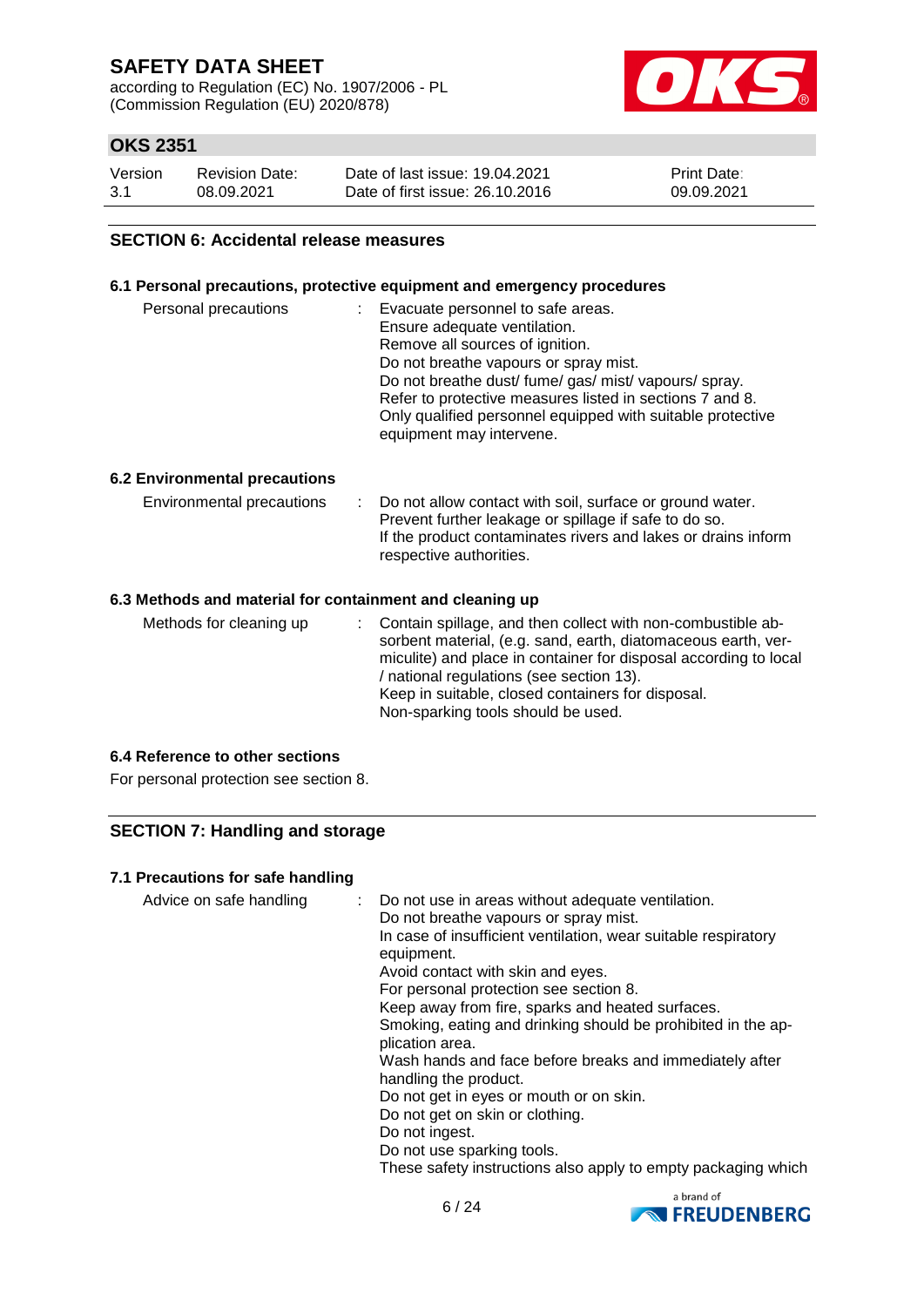according to Regulation (EC) No. 1907/2006 - PL (Commission Regulation (EU) 2020/878)



## **OKS 2351**

| Version<br>3.1                                   | <b>Revision Date:</b><br>08.09.2021        | Date of last issue: 19.04.2021<br>Date of first issue: 26.10.2016                                                                                                                                                                                                                | Print Date:<br>09.09.2021 |
|--------------------------------------------------|--------------------------------------------|----------------------------------------------------------------------------------------------------------------------------------------------------------------------------------------------------------------------------------------------------------------------------------|---------------------------|
|                                                  |                                            | may still contain product residues.<br>Pressurized container: protect from sunlight and do not ex-<br>pose to temperatures exceeding 50 °C. Do not pierce or burn,<br>even after use.                                                                                            |                           |
| Hygiene measures                                 |                                            | : Wash face, hands and any exposed skin thoroughly after<br>handling.                                                                                                                                                                                                            |                           |
|                                                  |                                            | 7.2 Conditions for safe storage, including any incompatibilities                                                                                                                                                                                                                 |                           |
| Requirements for storage<br>areas and containers |                                            | : BEWARE: Aerosol is pressurized. Keep away from direct sun<br>exposure and temperatures over 50 °C. Do not open by force<br>or throw into fire even after use. Do not spray on flames or<br>red-hot objects. Store in accordance with the particular na-<br>tional regulations. |                           |
|                                                  | 7.3 Specific end use(s)<br>Specific use(s) | Specific instructions for handling, not required.                                                                                                                                                                                                                                |                           |
|                                                  |                                            |                                                                                                                                                                                                                                                                                  |                           |

### **SECTION 8: Exposure controls/personal protection**

### **8.1 Control parameters**

#### **Occupational Exposure Limits**

| Components | CAS-No.  | Value type (Form<br>of exposure) | Control parameters | <b>Basis</b>             |
|------------|----------|----------------------------------|--------------------|--------------------------|
| butane     | 106-97-8 | <b>NDS</b>                       | 1.900 mg/m3        | PL OEL<br>$(2018-07-07)$ |
|            |          | <b>NDSch</b>                     | $3.000$ mg/m $3$   | PL OEL<br>$(2018-07-07)$ |
| propane    | 74-98-6  | <b>NDS</b>                       | 1.800 mg/m3        | PL OEL<br>$(2018-07-07)$ |

#### **Derived No Effect Level (DNEL) according to Regulation (EC) No. 1907/2006:**

| Substance name                                                                           | End Use | Exposure routes | Potential health ef-<br>fects | Value                   |
|------------------------------------------------------------------------------------------|---------|-----------------|-------------------------------|-------------------------|
| Distillates (petrole-<br>um), hydrotreated<br>heavy paraffinic;<br>Baseoil - unspecified | Workers | Inhalation      | Long-term local ef-<br>fects  | $5,6$ mg/m $3$          |
| Hydrocarbons, C6-<br>C7, n-alkanes, isoal-<br>kanes, cyclics, <5%<br>n-hexane            | Workers | Skin contact    | Long-term systemic<br>effects | 773 mg/kg<br>bw/day     |
|                                                                                          | Workers | Inhalation      | Long-term systemic<br>effects | 2035 mg/m3              |
| aluminium powder<br>(stabilised)                                                         | Workers | Inhalation      | Long-term systemic<br>effects | $3,72 \,\mathrm{mg/m3}$ |
|                                                                                          | Workers | Inhalation      | Long-term local ef-           | $3,72 \,\mathrm{mg/m}$  |

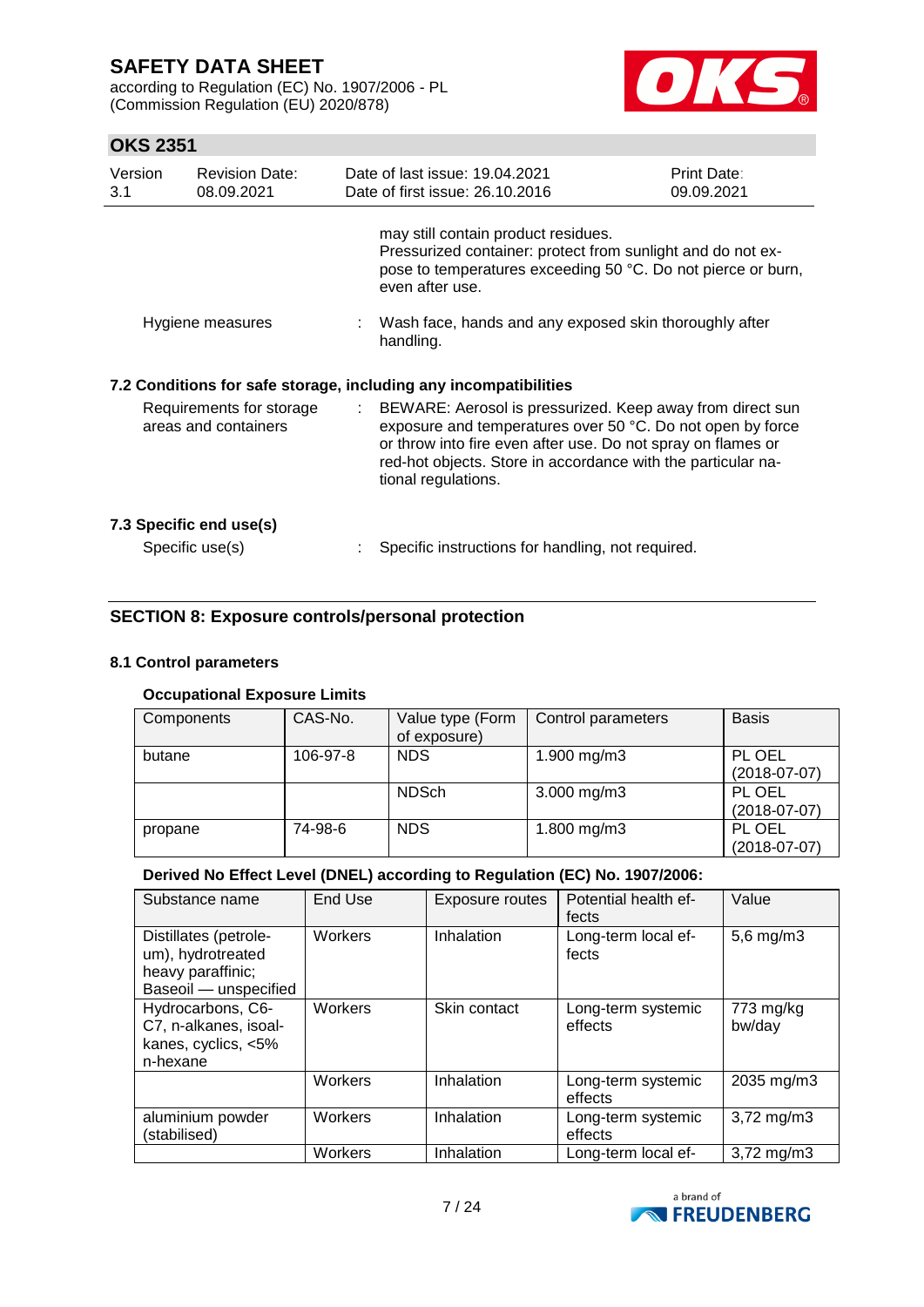according to Regulation (EC) No. 1907/2006 - PL (Commission Regulation (EU) 2020/878)



## **OKS 2351**

| 3.1<br>Date of first issue: 26.10.2016<br>09.09.2021<br>08.09.2021 | Version | <b>Revision Date:</b> | Date of last issue: 19.04.2021 | <b>Print Date:</b> |  |
|--------------------------------------------------------------------|---------|-----------------------|--------------------------------|--------------------|--|
|--------------------------------------------------------------------|---------|-----------------------|--------------------------------|--------------------|--|

### **Predicted No Effect Concentration (PNEC) according to Regulation (EC) No. 1907/2006:**

| Substance name                    | <b>Environmental Compartment</b> | Value                |
|-----------------------------------|----------------------------------|----------------------|
| Distillates (petroleum), hy-      | Oral                             | $9,33$ mg/kg         |
| drotreated heavy paraffinic;      |                                  |                      |
| Baseoil - unspecified             |                                  |                      |
| distillates (petroleum), solvent- | Oral                             | $9,33 \text{ mg/kg}$ |
| dewaxed heavy paraffinic          |                                  |                      |
| aluminium powder (stabilised)     | Fresh water                      | $0,0749$ mg/l        |
|                                   | Sewage treatment plant           | $20$ mg/l            |

fects

#### **8.2 Exposure controls**

#### **Engineering measures**

Use only in an area equipped with explosion proof exhaust ventilation. Handle only in a place equipped with local exhaust (or other appropriate exhaust).

| Personal protective equipment                                         |    |                                                                                                                                                                                                                                                                                                                                             |
|-----------------------------------------------------------------------|----|---------------------------------------------------------------------------------------------------------------------------------------------------------------------------------------------------------------------------------------------------------------------------------------------------------------------------------------------|
| Eye protection                                                        |    | Safety glasses with side-shields                                                                                                                                                                                                                                                                                                            |
| Hand protection<br>Material<br>Break through time<br>Protective index |    | butyl-rubber<br>$>10$ min<br>Class 1                                                                                                                                                                                                                                                                                                        |
| Remarks                                                               |    | Wear protective gloves. The break through time depends<br>amongst other things on the material, the thickness and the<br>type of glove and therefore has to be measured for each<br>case.<br>The selected protective gloves have to satisfy the specifica-<br>tions of Regulation (EU) 2016/425 and the standard EN 374<br>derived from it. |
| Respiratory protection                                                |    | Use respiratory protection unless adequate local exhaust<br>ventilation is provided or exposure assessment demonstrates<br>that exposures are within recommended exposure guidelines.<br>Short term only                                                                                                                                    |
| Filter type                                                           |    | Filter type A-P                                                                                                                                                                                                                                                                                                                             |
| Protective measures                                                   | ÷. | The type of protective equipment must be selected according<br>to the concentration and amount of the dangerous substance<br>at the specific workplace.<br>Choose body protection in relation to its type, to the concen-<br>tration and amount of dangerous substances, and to the spe-<br>cific work-place.                               |

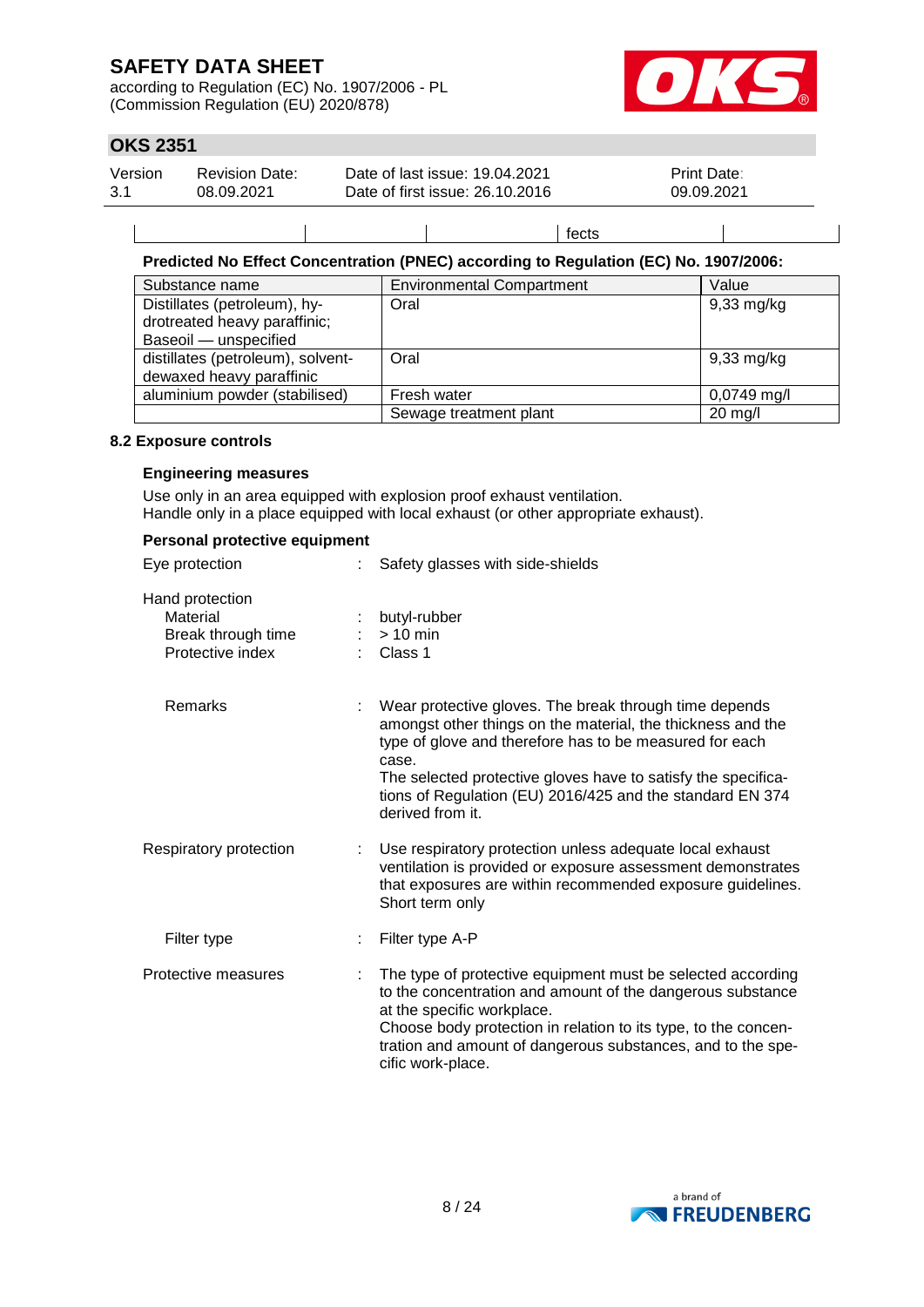according to Regulation (EC) No. 1907/2006 - PL (Commission Regulation (EU) 2020/878)



## **OKS 2351**

| Version | <b>Revision Date:</b> | Date of last issue: 19.04.2021  | <b>Print Date:</b> |
|---------|-----------------------|---------------------------------|--------------------|
| 3.1     | 08.09.2021            | Date of first issue: 26.10.2016 | 09.09.2021         |

### **SECTION 9: Physical and chemical properties**

### **9.1 Information on basic physical and chemical properties**

| Physical state                                                 |                           | aerosol                                                       |
|----------------------------------------------------------------|---------------------------|---------------------------------------------------------------|
| Colour                                                         | t                         | grey                                                          |
| Odour                                                          |                           | characteristic                                                |
| <b>Odour Threshold</b>                                         | ÷.                        | No data available                                             |
|                                                                |                           |                                                               |
| Melting point/range                                            | ÷.                        | No data available                                             |
| Boiling point/boiling range                                    |                           | $-44,5$ °C (1.013 hPa)                                        |
| Flammability                                                   |                           | Extremely flammable aerosol.                                  |
| Upper explosion limit / Upper :<br>flammability limit          |                           | 10,9 %(V)                                                     |
| Lower explosion limit / Lower : 0,8 %(V)<br>flammability limit |                           |                                                               |
| Flash point                                                    |                           | $-97,00 °C$<br>Method: Abel-Pensky                            |
| Auto-ignition temperature                                      | $\mathbb{R}^{\mathbb{Z}}$ | No data available                                             |
| Decomposition temperature<br>Decomposition tempera-<br>ture    |                           | : No data available                                           |
| рH                                                             | t.                        | Not applicable<br>substance/mixture is non-soluble (in water) |
| Viscosity<br>Viscosity, dynamic                                |                           | No data available                                             |
| Viscosity, kinematic                                           |                           | < 20,5 mm2/s (40 °C)                                          |
| Solubility(ies)<br>Water solubility                            | ÷.                        | insoluble                                                     |
| Solubility in other solvents                                   | ÷                         | No data available                                             |
| Partition coefficient: n-<br>octanol/water                     | ÷                         | No data available                                             |

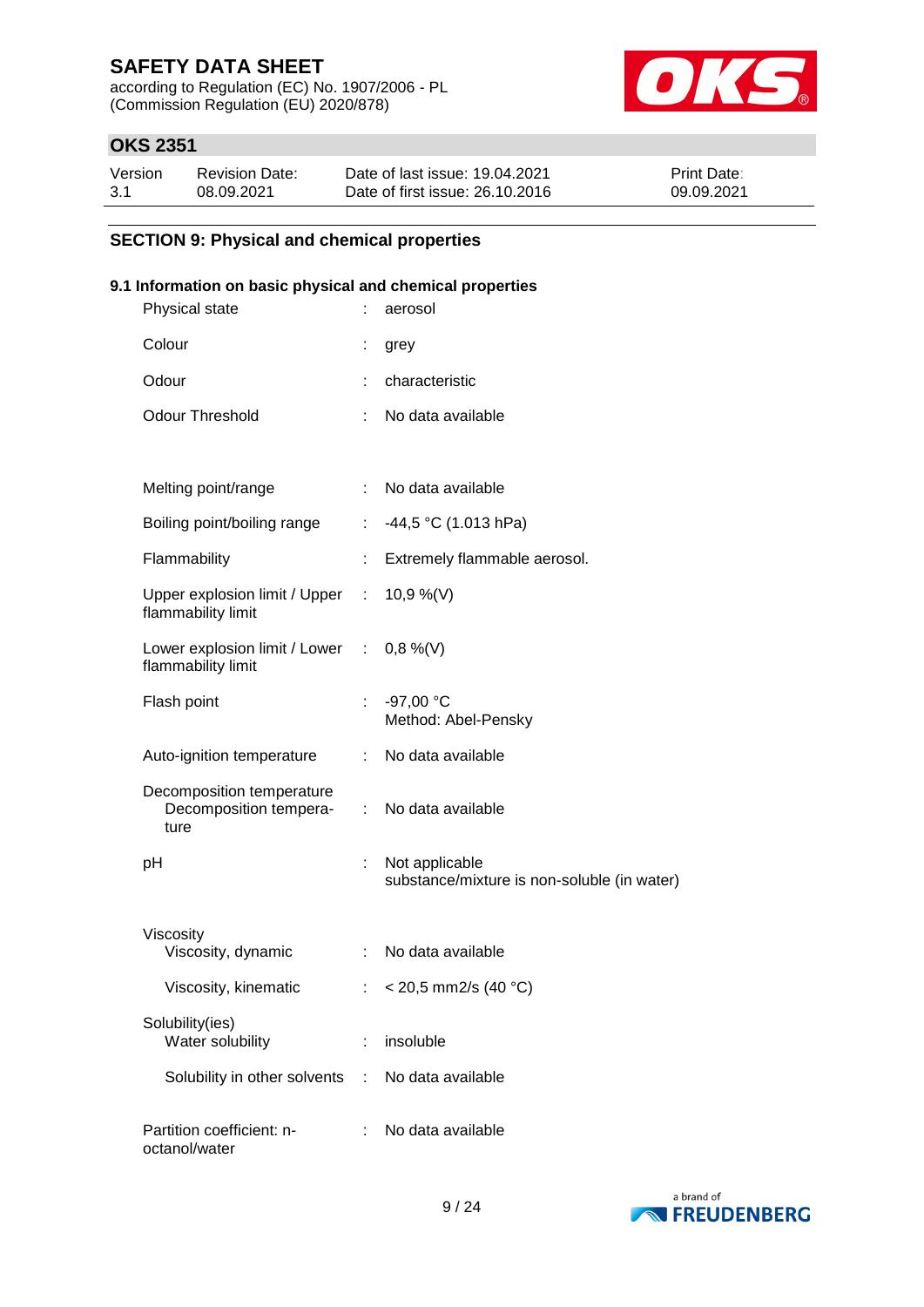according to Regulation (EC) No. 1907/2006 - PL (Commission Regulation (EU) 2020/878)



## **OKS 2351**

| Version<br>3.1 |                     | <b>Revision Date:</b><br>08.09.2021 |    | Date of last issue: 19.04.2021<br>Date of first issue: 26.10.2016   | Print Date:<br>09.09.2021 |
|----------------|---------------------|-------------------------------------|----|---------------------------------------------------------------------|---------------------------|
|                |                     | Vapour pressure                     | ÷. | 4.750 hPa (20 °C)                                                   |                           |
|                |                     | Relative density                    | ÷  | 0,7(20 °C)<br>Reference substance: Water<br>The value is calculated |                           |
|                | Density             |                                     | ÷. | $0,70$ g/cm3<br>(20 °C)                                             |                           |
|                | <b>Bulk density</b> |                                     | ÷  | No data available                                                   |                           |
|                |                     | Relative vapour density             | ÷  | No data available                                                   |                           |
|                |                     | 9.2 Other information               |    |                                                                     |                           |
|                | Explosives          |                                     | ÷  | Not explosive                                                       |                           |
|                |                     | Oxidizing properties                |    | No data available                                                   |                           |
|                | Self-ignition       |                                     | ÷  | not auto-flammable                                                  |                           |
|                |                     | Metal corrosion rate                | ÷  | Not corrosive to metals                                             |                           |
|                |                     | Evaporation rate                    | ÷  | No data available                                                   |                           |
|                |                     | Sublimation point                   |    | No data available                                                   |                           |

## **SECTION 10: Stability and reactivity**

| 10.1 Reactivity                                     |                                                               |
|-----------------------------------------------------|---------------------------------------------------------------|
| No hazards to be specially mentioned.               |                                                               |
| <b>10.2 Chemical stability</b>                      |                                                               |
| Stable under normal conditions.                     |                                                               |
| 10.3 Possibility of hazardous reactions             |                                                               |
| Hazardous reactions                                 | : No dangerous reaction known under conditions of normal use. |
| 10.4 Conditions to avoid                            |                                                               |
| Conditions to avoid                                 | Heat, flames and sparks.                                      |
| 10.5 Incompatible materials                         |                                                               |
| Materials to avoid                                  | Oxidizing agents                                              |
| 10.6 Hazardous decomposition products               |                                                               |
| No decomposition if stored and applied as directed. |                                                               |

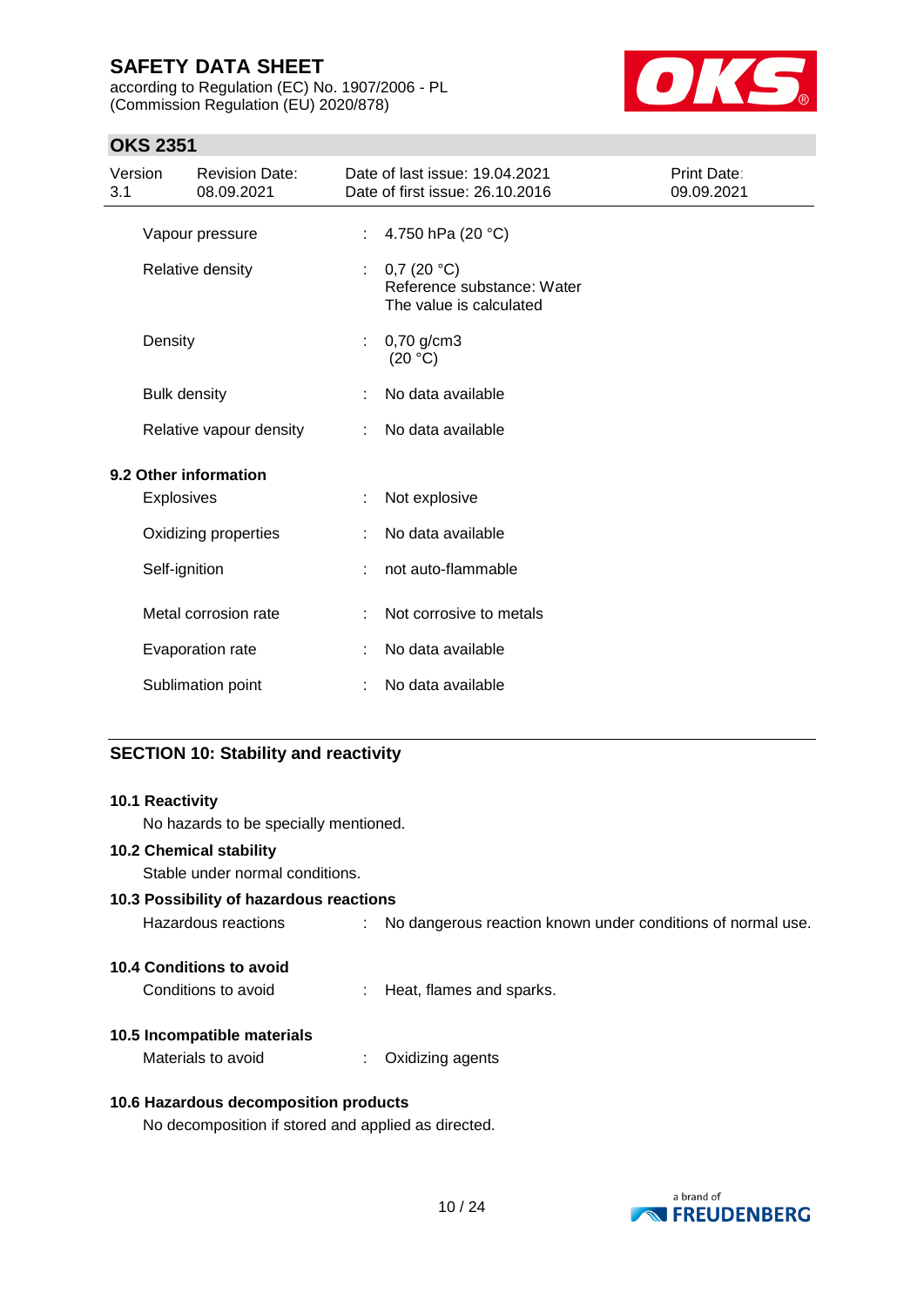according to Regulation (EC) No. 1907/2006 - PL (Commission Regulation (EU) 2020/878)



## **OKS 2351**

| Version | <b>Revision Date:</b> | Date of last issue: 19.04.2021  | <b>Print Date:</b> |
|---------|-----------------------|---------------------------------|--------------------|
| 3.1     | 08.09.2021            | Date of first issue: 26.10.2016 | 09.09.2021         |

### **SECTION 11: Toxicological information**

### **11.1 Information on toxicological effects**

| <b>Acute toxicity</b>                            |                                                                                                                                                                              |
|--------------------------------------------------|------------------------------------------------------------------------------------------------------------------------------------------------------------------------------|
| <b>Product:</b>                                  |                                                                                                                                                                              |
| Acute oral toxicity<br>$\mathbb{R}^{\mathbb{Z}}$ | Remarks: Effects due to ingestion may include:                                                                                                                               |
|                                                  | Symptoms: Central nervous system depression                                                                                                                                  |
| Acute inhalation toxicity                        | Assessment: The substance or mixture is classified as specific<br>target organ toxicant, single exposure, category 3 with narcot-<br>ic effects.                             |
|                                                  | Remarks: Respiration of solvent vapour may cause dizziness.                                                                                                                  |
|                                                  | Symptoms: Inhalation may provoke the following symptoms:,<br>Respiratory disorder, Dizziness, Drowsiness, Vomiting, Fa-<br>tigue, Vertigo, Central nervous system depression |
| Acute dermal toxicity<br>÷                       | Symptoms: Redness, Local irritation                                                                                                                                          |
| <b>Components:</b>                               |                                                                                                                                                                              |
|                                                  | Hydrocarbons, C6-C7, n-alkanes, isoalkanes, cyclics, <5% n-hexane:                                                                                                           |
| Acute oral toxicity                              | LD50 (Rat): $> 5.840$ mg/kg<br>Assessment: The substance or mixture has no acute oral tox-<br>icity                                                                          |
| Acute inhalation toxicity                        | : $LC50$ (Rat): $> 25,2$ mg/l<br>Exposure time: 4 h<br>Test atmosphere: vapour<br>Assessment: The substance or mixture has no acute inhala-<br>tion toxicity                 |
| Acute dermal toxicity                            | : LD50 (Rat): $> 2.8$ g/kg<br>Assessment: The substance or mixture has no acute dermal<br>toxicity                                                                           |
| Kaolin, calcined:                                |                                                                                                                                                                              |
| Acute inhalation toxicity                        | Assessment: The substance or mixture is classified as specific<br>target organ toxicant, single exposure, category 3 with respira-<br>tory tract irritation.                 |
| aluminium powder (stabilised):                   |                                                                                                                                                                              |
| Acute inhalation toxicity                        | $LC50$ (Rat): $> 5,09$ mg/l<br>Exposure time: 4 h<br>Test atmosphere: dust/mist<br>Assessment: The substance or mixture has no acute inhala-                                 |

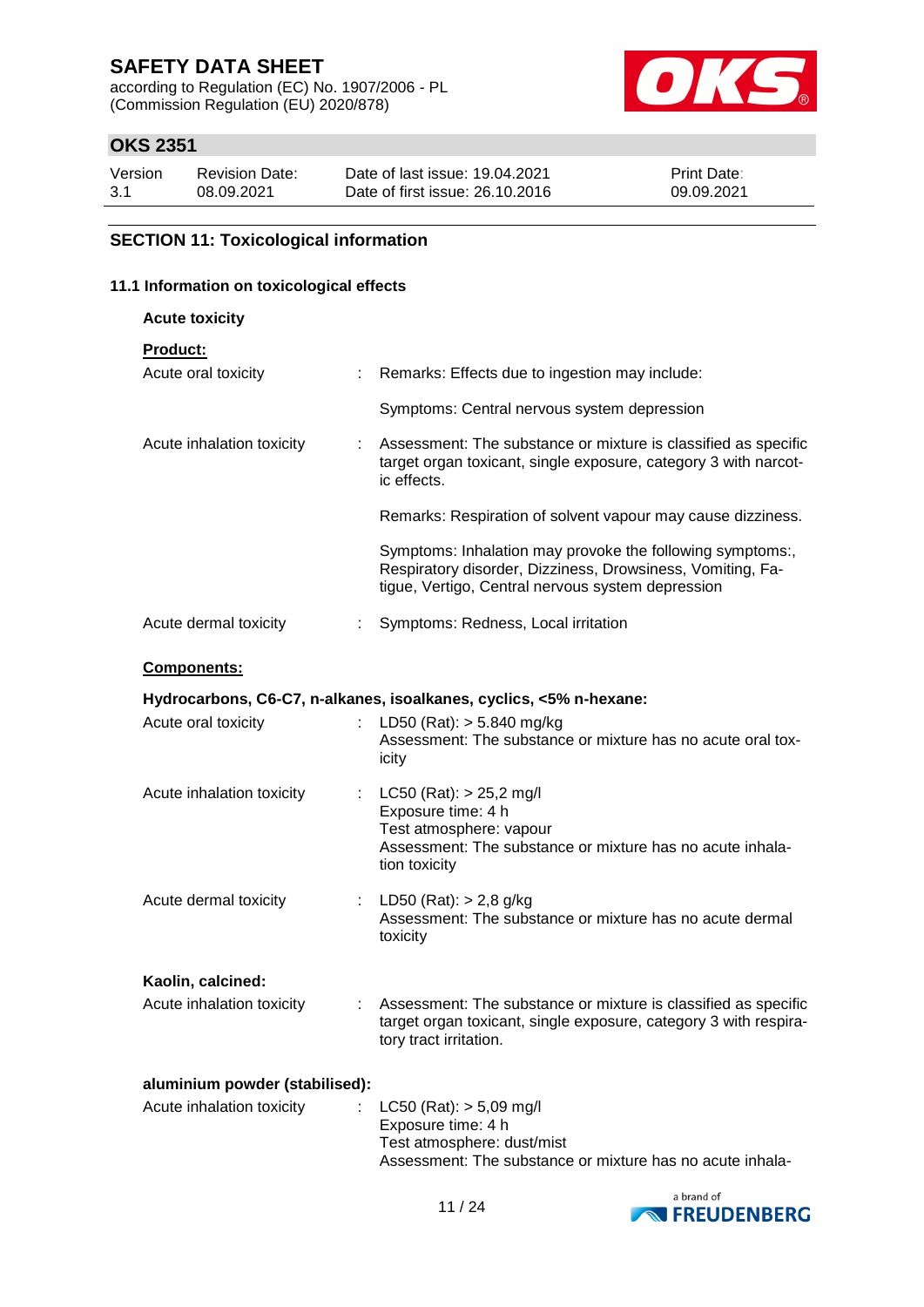according to Regulation (EC) No. 1907/2006 - PL (Commission Regulation (EU) 2020/878)



## **OKS 2351**

| Version<br>3.1 | <b>Revision Date:</b><br>08.09.2021       | Date of last issue: 19.04.2021<br>Date of first issue: 26.10.2016                      | <b>Print Date:</b><br>09.09.2021 |
|----------------|-------------------------------------------|----------------------------------------------------------------------------------------|----------------------------------|
|                |                                           | tion toxicity                                                                          |                                  |
|                | isobutane:                                |                                                                                        |                                  |
|                | Acute inhalation toxicity                 | LC50 (Rat): 658 mg/l<br>÷<br>Exposure time: 4 h<br>Test atmosphere: gas                |                                  |
|                | butane:                                   |                                                                                        |                                  |
|                | Acute inhalation toxicity                 | LC50 (Rat): 658 mg/l<br>$\mathbb{Z}^n$<br>Exposure time: 4 h<br>Test atmosphere: gas   |                                  |
|                | <b>Skin corrosion/irritation</b>          |                                                                                        |                                  |
|                | Product:                                  |                                                                                        |                                  |
|                | <b>Remarks</b>                            | Irritating to skin.                                                                    |                                  |
|                | Components:                               |                                                                                        |                                  |
|                |                                           | Hydrocarbons, C6-C7, n-alkanes, isoalkanes, cyclics, <5% n-hexane:                     |                                  |
|                | Species<br>Assessment<br>Method<br>Result | Rabbit<br>Irritating to skin.<br><b>OECD Test Guideline 404</b><br>Irritating to skin. |                                  |
|                | Kaolin, calcined:                         |                                                                                        |                                  |
|                | Result                                    | Repeated exposure may cause skin dryness or cracking.                                  |                                  |
|                | aluminium powder (stabilised):            |                                                                                        |                                  |
|                | Species                                   | Rabbit                                                                                 |                                  |
|                | Assessment<br>Result                      | No skin irritation<br>No skin irritation                                               |                                  |
|                | Serious eye damage/eye irritation         |                                                                                        |                                  |
|                | Product:                                  |                                                                                        |                                  |
|                | Remarks                                   | Contact with eyes may cause irritation.                                                |                                  |
|                | <b>Components:</b>                        |                                                                                        |                                  |
|                |                                           | Hydrocarbons, C6-C7, n-alkanes, isoalkanes, cyclics, <5% n-hexane:                     |                                  |
|                | Species                                   | Rabbit                                                                                 |                                  |
|                | Assessment<br>Result                      | No eye irritation<br>No eye irritation                                                 |                                  |
|                | Kaolin, calcined:                         |                                                                                        |                                  |
|                | Result                                    | Irritating to eyes.                                                                    |                                  |
|                |                                           |                                                                                        | a hrand of                       |

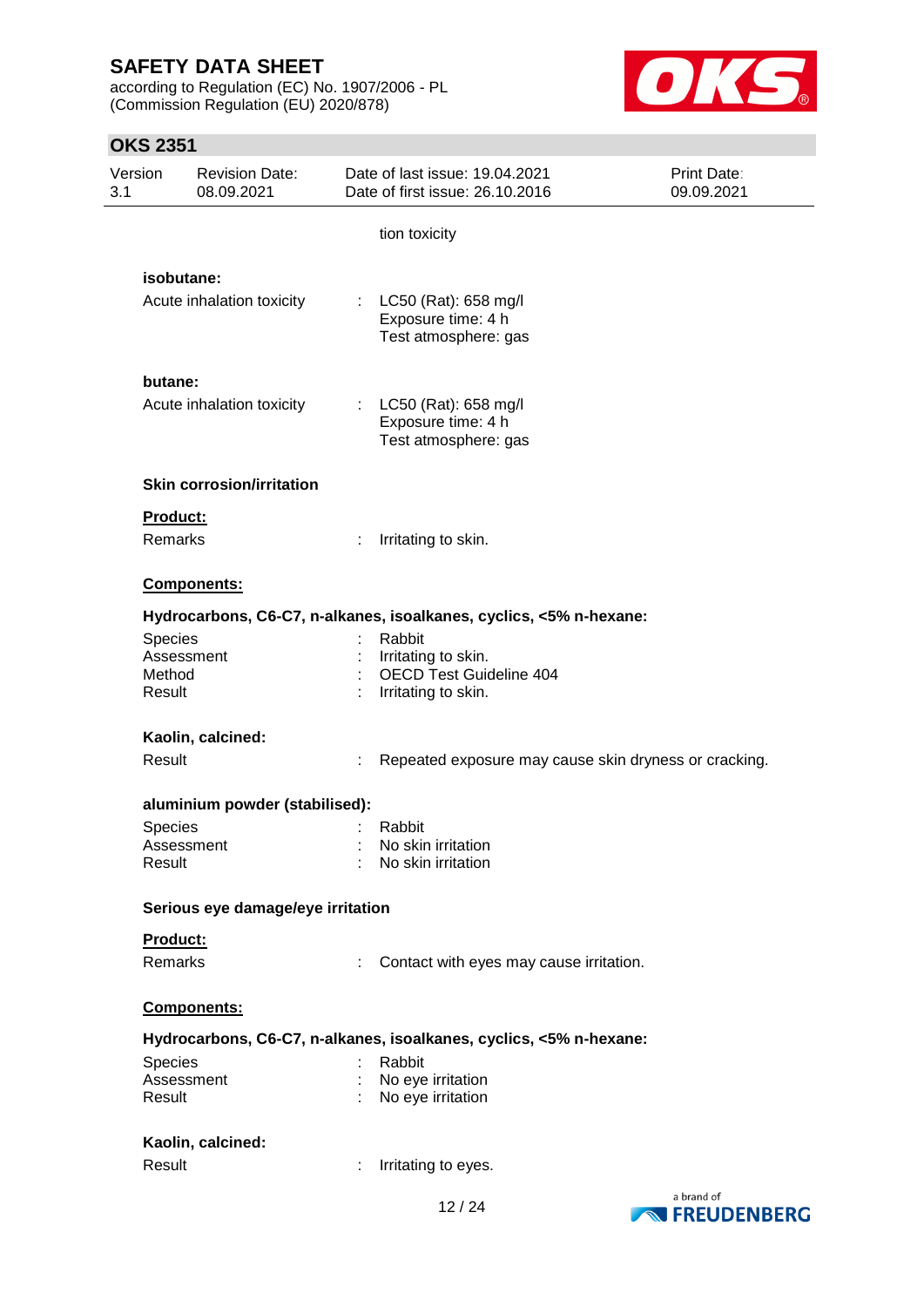according to Regulation (EC) No. 1907/2006 - PL (Commission Regulation (EU) 2020/878)



## **OKS 2351**

| Version | Revision Date: | Date of last issue: 19.04.2021  | <b>Print Date:</b> |
|---------|----------------|---------------------------------|--------------------|
| 3.1     | 08.09.2021     | Date of first issue: 26.10.2016 | 09.09.2021         |

| aluminium powder (stabilised):<br>Species<br>Assessment<br>Result                | Rabbit<br>: No eye irritation<br>No eye irritation                                                                                                                                                           |
|----------------------------------------------------------------------------------|--------------------------------------------------------------------------------------------------------------------------------------------------------------------------------------------------------------|
| <b>Respiratory or skin sensitisation</b>                                         |                                                                                                                                                                                                              |
| <b>Product:</b><br><b>Remarks</b>                                                | This information is not available.<br>t.                                                                                                                                                                     |
| <b>Components:</b>                                                               |                                                                                                                                                                                                              |
|                                                                                  | Hydrocarbons, C6-C7, n-alkanes, isoalkanes, cyclics, <5% n-hexane:                                                                                                                                           |
| <b>Test Type</b><br>Exposure routes<br>Species<br>Assessment<br>Method<br>Result | <b>Maximisation Test</b><br>Dermal<br>Guinea pig<br>Does not cause skin sensitisation.<br>: OECD Test Guideline 406<br>: Did not cause sensitisation on laboratory animals.                                  |
| aluminium powder (stabilised):                                                   |                                                                                                                                                                                                              |
| <b>Species</b><br>Assessment<br>Result                                           | Guinea pig<br>Did not cause sensitisation on laboratory animals.<br>Did not cause sensitisation on laboratory animals.                                                                                       |
| <b>Germ cell mutagenicity</b>                                                    |                                                                                                                                                                                                              |
| <b>Product:</b>                                                                  |                                                                                                                                                                                                              |
| Genotoxicity in vitro                                                            | : Remarks: No data available                                                                                                                                                                                 |
| Genotoxicity in vivo                                                             | : Remarks: No data available                                                                                                                                                                                 |
| Components:                                                                      |                                                                                                                                                                                                              |
| Genotoxicity in vitro                                                            | Hydrocarbons, C6-C7, n-alkanes, isoalkanes, cyclics, <5% n-hexane:<br>Test Type: Chromosome aberration test in vitro<br>Test system: Rodent cell line<br>Method: OECD Test Guideline 473<br>Result: negative |
| Carcinogenicity                                                                  |                                                                                                                                                                                                              |
| Product:<br>Remarks                                                              | No data available                                                                                                                                                                                            |

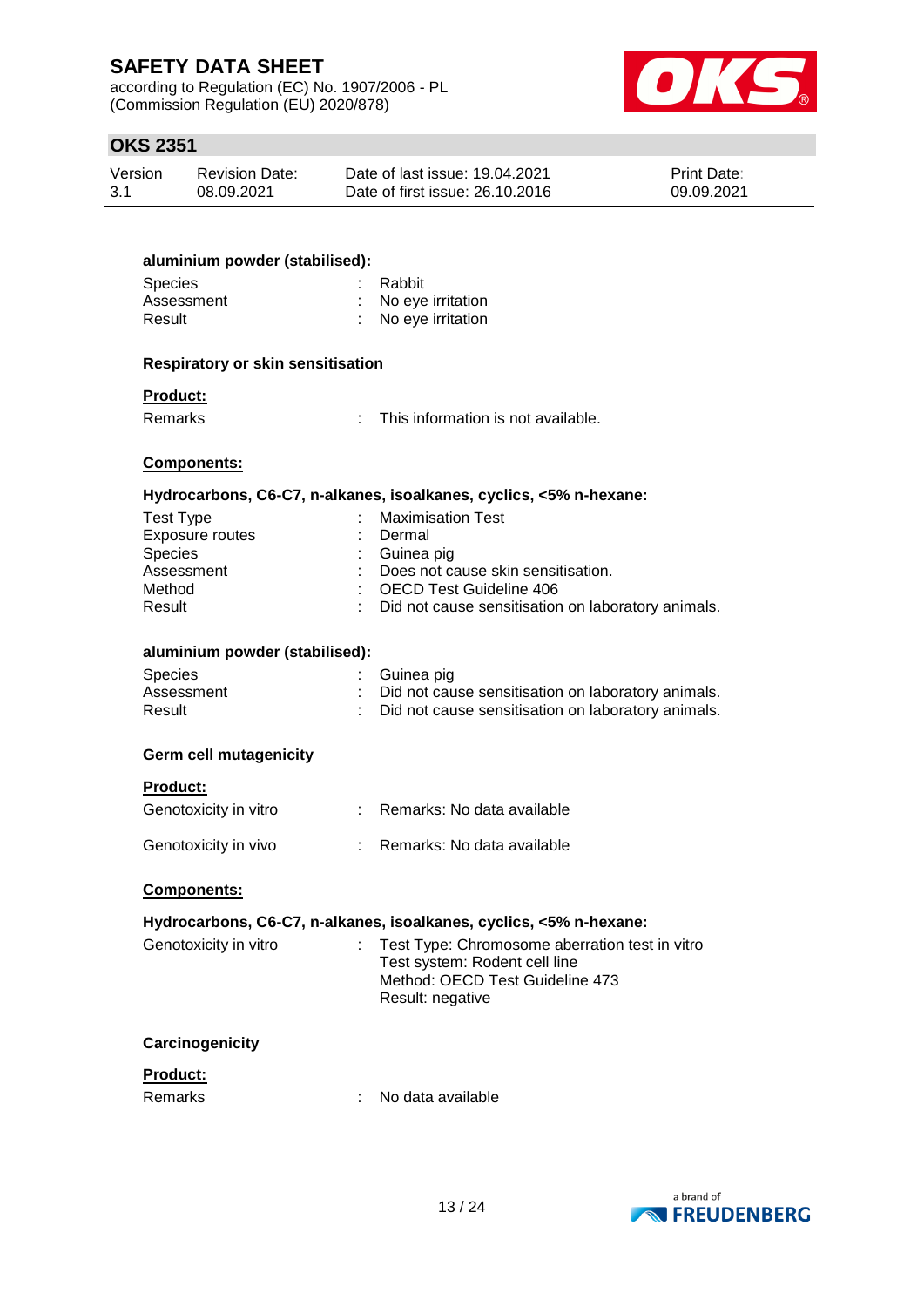according to Regulation (EC) No. 1907/2006 - PL (Commission Regulation (EU) 2020/878)



## **OKS 2351**

| Version<br>3.1 | <b>Revision Date:</b><br>08.09.2021                              |    | Date of last issue: 19.04.2021<br>Date of first issue: 26.10.2016                                                                                              | <b>Print Date:</b><br>09.09.2021 |
|----------------|------------------------------------------------------------------|----|----------------------------------------------------------------------------------------------------------------------------------------------------------------|----------------------------------|
|                | <b>Reproductive toxicity</b>                                     |    |                                                                                                                                                                |                                  |
|                | <b>Product:</b>                                                  |    |                                                                                                                                                                |                                  |
|                | Effects on fertility                                             | t. | Remarks: No data available                                                                                                                                     |                                  |
| ment           | Effects on foetal develop-                                       |    | : Remarks: No data available                                                                                                                                   |                                  |
|                | <b>STOT - single exposure</b>                                    |    |                                                                                                                                                                |                                  |
|                | Components:                                                      |    |                                                                                                                                                                |                                  |
|                |                                                                  |    | Hydrocarbons, C6-C7, n-alkanes, isoalkanes, cyclics, <5% n-hexane:                                                                                             |                                  |
|                | Assessment                                                       |    | May cause drowsiness or dizziness.                                                                                                                             |                                  |
|                | Kaolin, calcined:                                                |    |                                                                                                                                                                |                                  |
|                | <b>Exposure routes</b><br>Assessment                             |    | : Inhalation<br>The substance or mixture is classified as specific target organ<br>toxicant, single exposure, category 3 with respiratory tract<br>irritation. |                                  |
|                | <b>STOT - repeated exposure</b>                                  |    |                                                                                                                                                                |                                  |
|                | Components:                                                      |    |                                                                                                                                                                |                                  |
|                |                                                                  |    | Hydrocarbons, C6-C7, n-alkanes, isoalkanes, cyclics, <5% n-hexane:                                                                                             |                                  |
|                | Exposure routes<br>Assessment                                    |    | inhalation (vapour)<br>No significant health effects observed in animals at concentra-<br>tions of 1 mg/l/6h/d or less.                                        |                                  |
|                | <b>Repeated dose toxicity</b>                                    |    |                                                                                                                                                                |                                  |
|                | <b>Product:</b>                                                  |    |                                                                                                                                                                |                                  |
|                | Remarks                                                          |    | This information is not available.                                                                                                                             |                                  |
|                | <b>Aspiration toxicity</b>                                       |    |                                                                                                                                                                |                                  |
|                | <b>Product:</b><br>May be fatal if swallowed and enters airways. |    |                                                                                                                                                                |                                  |
|                | May be fatal if swallowed and enters airways.                    |    |                                                                                                                                                                |                                  |
|                | Components:                                                      |    |                                                                                                                                                                |                                  |
|                |                                                                  |    |                                                                                                                                                                |                                  |
|                | May be fatal if swallowed and enters airways.                    |    | Hydrocarbons, C6-C7, n-alkanes, isoalkanes, cyclics, <5% n-hexane:                                                                                             |                                  |
|                |                                                                  |    |                                                                                                                                                                |                                  |

## **Further information**

#### **Product:**

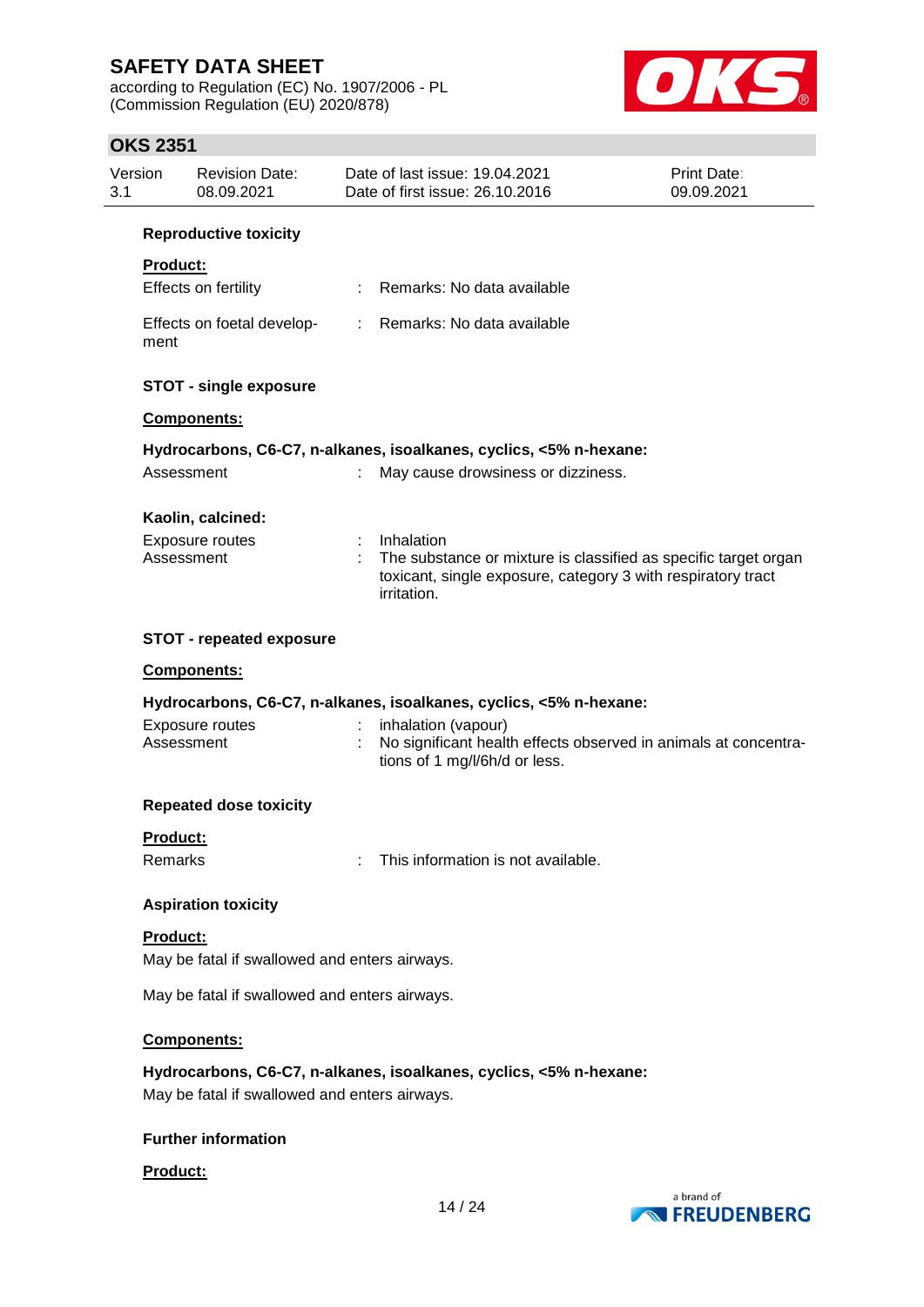according to Regulation (EC) No. 1907/2006 - PL (Commission Regulation (EU) 2020/878)



## **OKS 2351**

| Version | <b>Revision Date:</b> | Date of last issue: 19.04.2021                                                               | <b>Print Date:</b> |
|---------|-----------------------|----------------------------------------------------------------------------------------------|--------------------|
| 3.1     | 08.09.2021            | Date of first issue: 26.10.2016                                                              | 09.09.2021         |
| Remarks |                       | Ingestion causes irritation of upper respiratory system and<br>gastrointestinal disturbance. |                    |

## **SECTION 12: Ecological information**

### **12.1 Toxicity**

| <b>Product:</b>                                          |    |                                                                                                                                                           |
|----------------------------------------------------------|----|-----------------------------------------------------------------------------------------------------------------------------------------------------------|
| Toxicity to fish                                         |    | Remarks: Harmful to aquatic organisms, may cause long-term<br>adverse effects in the aquatic environment.                                                 |
| Toxicity to daphnia and other :<br>aquatic invertebrates |    | Remarks: No data available                                                                                                                                |
| Toxicity to algae/aquatic<br>plants                      | t. | Remarks: No data available                                                                                                                                |
| Toxicity to microorganisms                               |    | Remarks: No data available                                                                                                                                |
| Components:                                              |    |                                                                                                                                                           |
|                                                          |    | Hydrocarbons, C6-C7, n-alkanes, isoalkanes, cyclics, <5% n-hexane:                                                                                        |
| Toxicity to fish                                         |    | LC50 (Oncorhynchus mykiss (rainbow trout)): > 22 mg/l<br>Exposure time: 96 h<br>Method: OECD Test Guideline 203<br>GLP: yes                               |
| Toxicity to daphnia and other :<br>aquatic invertebrates |    | EL50 (Daphnia magna (Water flea)): 3 mg/l<br>Exposure time: 48 h<br>Method: OECD Test Guideline 202<br>GLP: yes                                           |
| Toxicity to algae/aquatic<br>plants                      |    | EbC50 (Pseudokirchneriella subcapitata (green algae)): 26<br>mg/l<br>Exposure time: 72 h<br>Method: OECD Test Guideline 201                               |
| <b>Ecotoxicology Assessment</b>                          |    |                                                                                                                                                           |
| Acute aquatic toxicity                                   | t. | Toxic to aquatic life.                                                                                                                                    |
| Chronic aquatic toxicity                                 | ÷. | Toxic to aquatic life with long lasting effects.                                                                                                          |
| aluminium powder (stabilised):                           |    |                                                                                                                                                           |
| Toxicity to fish                                         |    | LC50 (Oncorhynchus mykiss (rainbow trout)): 0,12 mg/l<br>Exposure time: 96 h<br>Test Type: static test<br>Remarks: No toxicity at the limit of solubility |
|                                                          |    |                                                                                                                                                           |

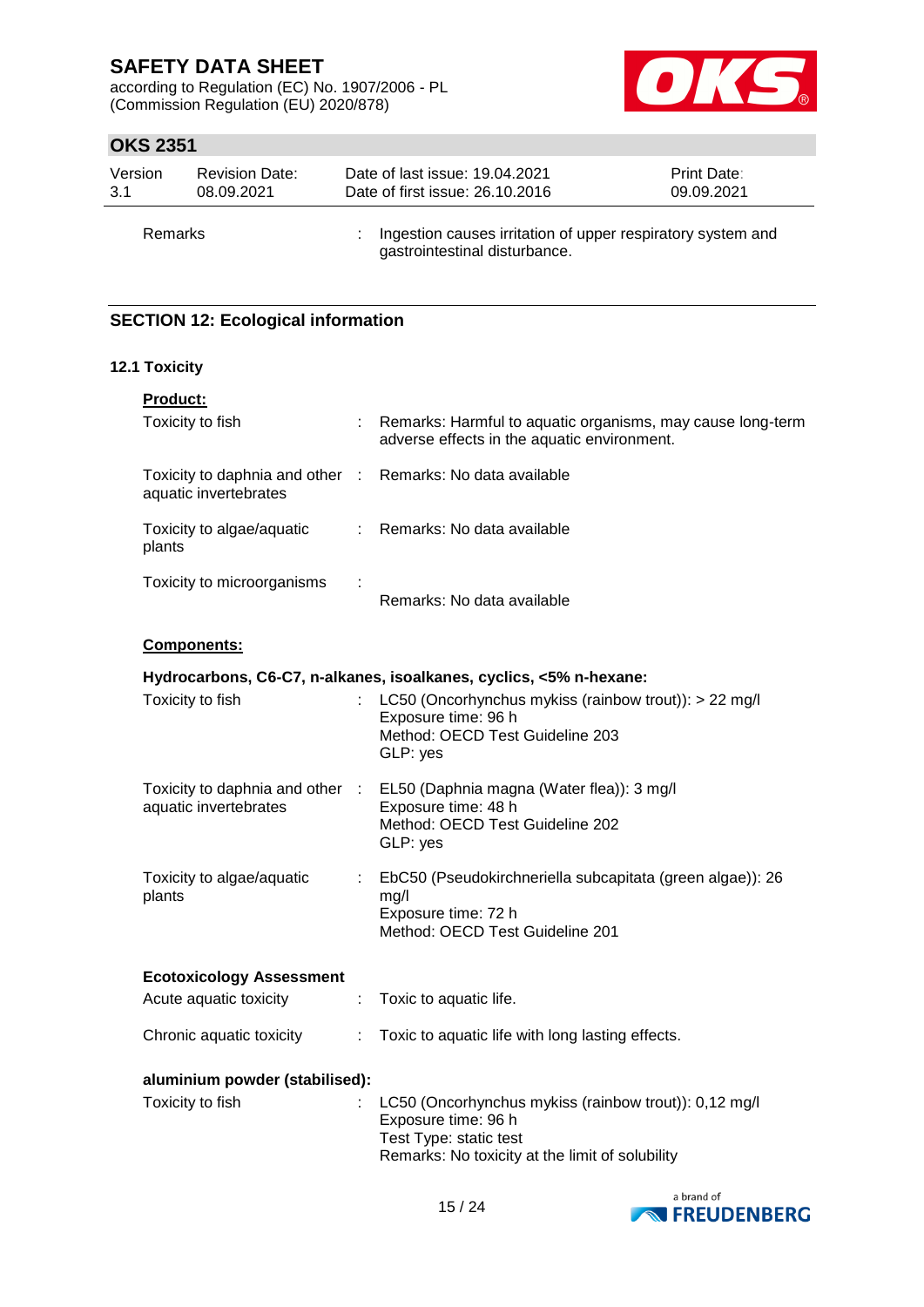according to Regulation (EC) No. 1907/2006 - PL (Commission Regulation (EU) 2020/878)



## **OKS 2351**

| Version | Revision Date: | Date of last issue: 19.04.2021  | <b>Print Date:</b> |
|---------|----------------|---------------------------------|--------------------|
| 3.1     | 08.09.2021     | Date of first issue: 26.10.2016 | 09.09.2021         |

| <b>Ecotoxicology Assessment</b>                                 |    |                                                                                                                                                                                                                           |
|-----------------------------------------------------------------|----|---------------------------------------------------------------------------------------------------------------------------------------------------------------------------------------------------------------------------|
| Acute aquatic toxicity                                          | ÷. | This product has no known ecotoxicological effects.                                                                                                                                                                       |
| Chronic aquatic toxicity                                        | t. | This product has no known ecotoxicological effects.                                                                                                                                                                       |
| 12.2 Persistence and degradability                              |    |                                                                                                                                                                                                                           |
| <b>Product:</b>                                                 |    |                                                                                                                                                                                                                           |
| Biodegradability                                                |    | : Remarks: No data available                                                                                                                                                                                              |
| Physico-chemical removabil- : Remarks: No data available<br>ity |    |                                                                                                                                                                                                                           |
| Components:                                                     |    |                                                                                                                                                                                                                           |
|                                                                 |    | Hydrocarbons, C6-C7, n-alkanes, isoalkanes, cyclics, <5% n-hexane:                                                                                                                                                        |
| Biodegradability                                                |    | Result: Readily biodegradable.                                                                                                                                                                                            |
| 12.3 Bioaccumulative potential                                  |    |                                                                                                                                                                                                                           |
| <b>Product:</b>                                                 |    |                                                                                                                                                                                                                           |
| <b>Bioaccumulation</b>                                          |    | : Remarks: This mixture contains no substance considered to<br>be persistent, bioaccumulating and toxic (PBT).<br>This mixture contains no substance considered to be very<br>persistent and very bioaccumulating (vPvB). |
| <b>Components:</b>                                              |    |                                                                                                                                                                                                                           |
| isobutane:                                                      |    |                                                                                                                                                                                                                           |
| Partition coefficient: n-<br>octanol/water                      |    | : $log Pow: 2,88$<br>Method: OECD Test Guideline 107                                                                                                                                                                      |
| butane:                                                         |    |                                                                                                                                                                                                                           |
| Partition coefficient: n-<br>octanol/water                      |    | : $log Pow: 2,89$<br>Method: OECD Test Guideline 107                                                                                                                                                                      |
| propane:                                                        |    |                                                                                                                                                                                                                           |
| Partition coefficient: n-<br>octanol/water                      |    | log Pow: 2,36                                                                                                                                                                                                             |
| 12.4 Mobility in soil                                           |    |                                                                                                                                                                                                                           |
| <b>Product:</b>                                                 |    |                                                                                                                                                                                                                           |
| Mobility                                                        |    | Remarks: No data available                                                                                                                                                                                                |
| Distribution among environ-<br>mental compartments              |    | Remarks: No data available                                                                                                                                                                                                |

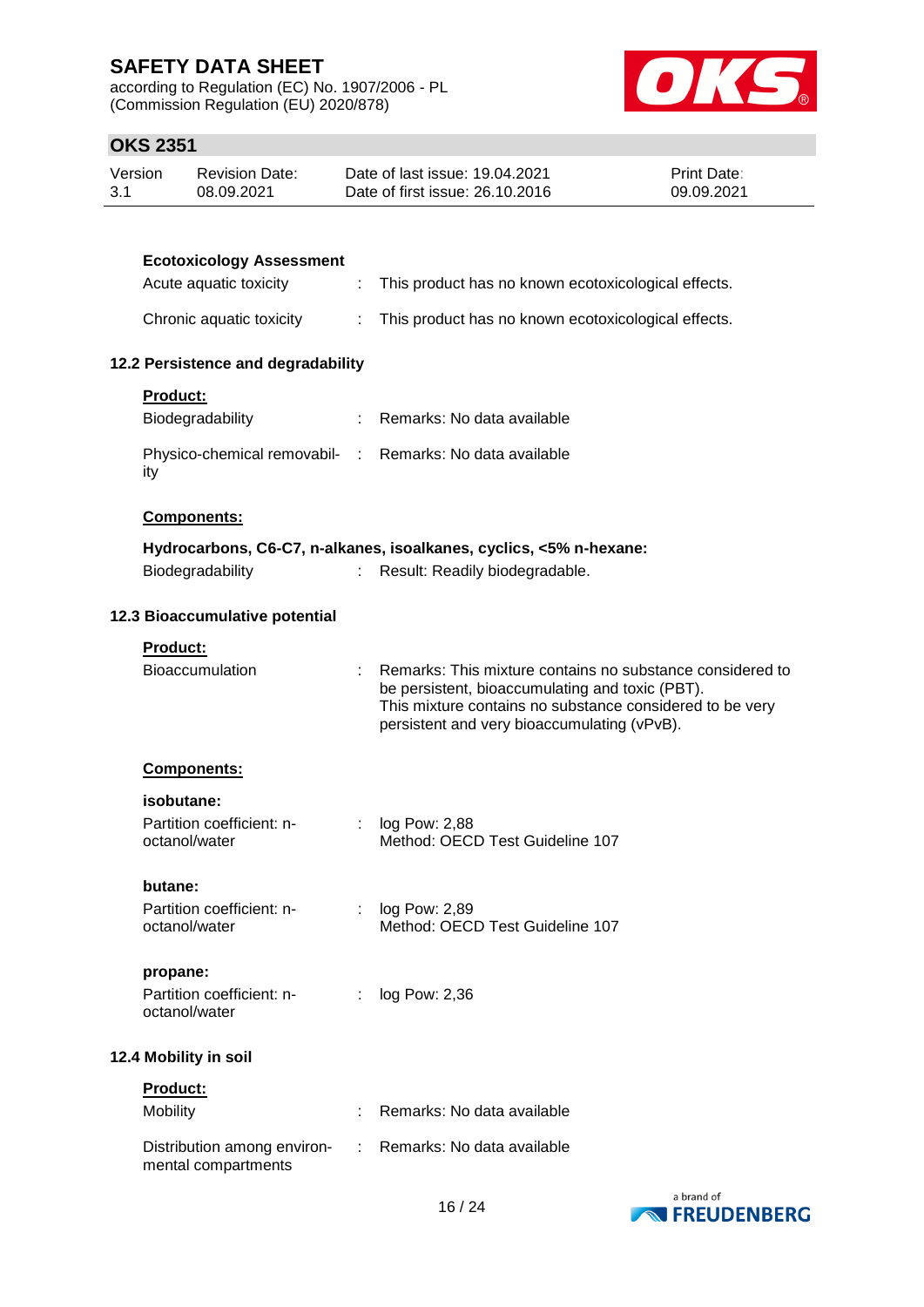according to Regulation (EC) No. 1907/2006 - PL (Commission Regulation (EU) 2020/878)



## **OKS 2351**

| Version | <b>Revision Date:</b> | Date of last issue: 19.04.2021  | <b>Print Date:</b> |
|---------|-----------------------|---------------------------------|--------------------|
| -3.1    | 08.09.2021            | Date of first issue: 26.10.2016 | 09.09.2021         |

#### **12.5 Results of PBT and vPvB assessment**

| <b>Product:</b>                      |                                                                                                                                                                                                                                                                           |
|--------------------------------------|---------------------------------------------------------------------------------------------------------------------------------------------------------------------------------------------------------------------------------------------------------------------------|
| Assessment                           | This substance/mixture contains no components considered<br>to be either persistent, bioaccumulative and toxic (PBT), or<br>very persistent and very bioaccumulative (vPvB) at levels of<br>$0.1\%$ or higher                                                             |
| 12.6 Endocrine disrupting properties |                                                                                                                                                                                                                                                                           |
| <b>Product:</b>                      |                                                                                                                                                                                                                                                                           |
| Assessment                           | The substance/mixture does not contain components consid-<br>ered to have endocrine disrupting properties according to<br>REACH Article 57(f) or Commission Delegated regulation<br>(EU) 2017/2100 or Commission Regulation (EU) 2018/605 at<br>levels of 0.1% or higher. |
| _____                                |                                                                                                                                                                                                                                                                           |

### **12.7 Other adverse effects**

| <b>Product:</b> |  |  |
|-----------------|--|--|
|                 |  |  |

| Additional ecological infor- | : Harmful to aquatic life with long lasting effects. |
|------------------------------|------------------------------------------------------|
| mation                       |                                                      |

### **SECTION 13: Disposal considerations**

| 13.1 Waste treatment methods                        |                                                                                                                                                                                                                     |
|-----------------------------------------------------|---------------------------------------------------------------------------------------------------------------------------------------------------------------------------------------------------------------------|
| Product<br>÷                                        | Do not dispose of with domestic refuse.<br>Dispose of as hazardous waste in compliance with local and<br>national regulations.                                                                                      |
|                                                     | Waste codes should be assigned by the user based on the<br>application for which the product was used.                                                                                                              |
| Contaminated packaging<br>$\mathbb{Z}^{\mathbb{Z}}$ | Packaging that is not properly emptied must be disposed of as<br>the unused product.<br>Offer empty spray cans to an established disposal company.<br>Pressurized container: Do not pierce or burn, even after use. |
|                                                     | The following Waste Codes are only suggestions:                                                                                                                                                                     |
| Waste Code                                          | unused product, packagings not completely emptied<br>16 05 04*, gases in pressure containers (including halons)<br>containing hazardous substances                                                                  |

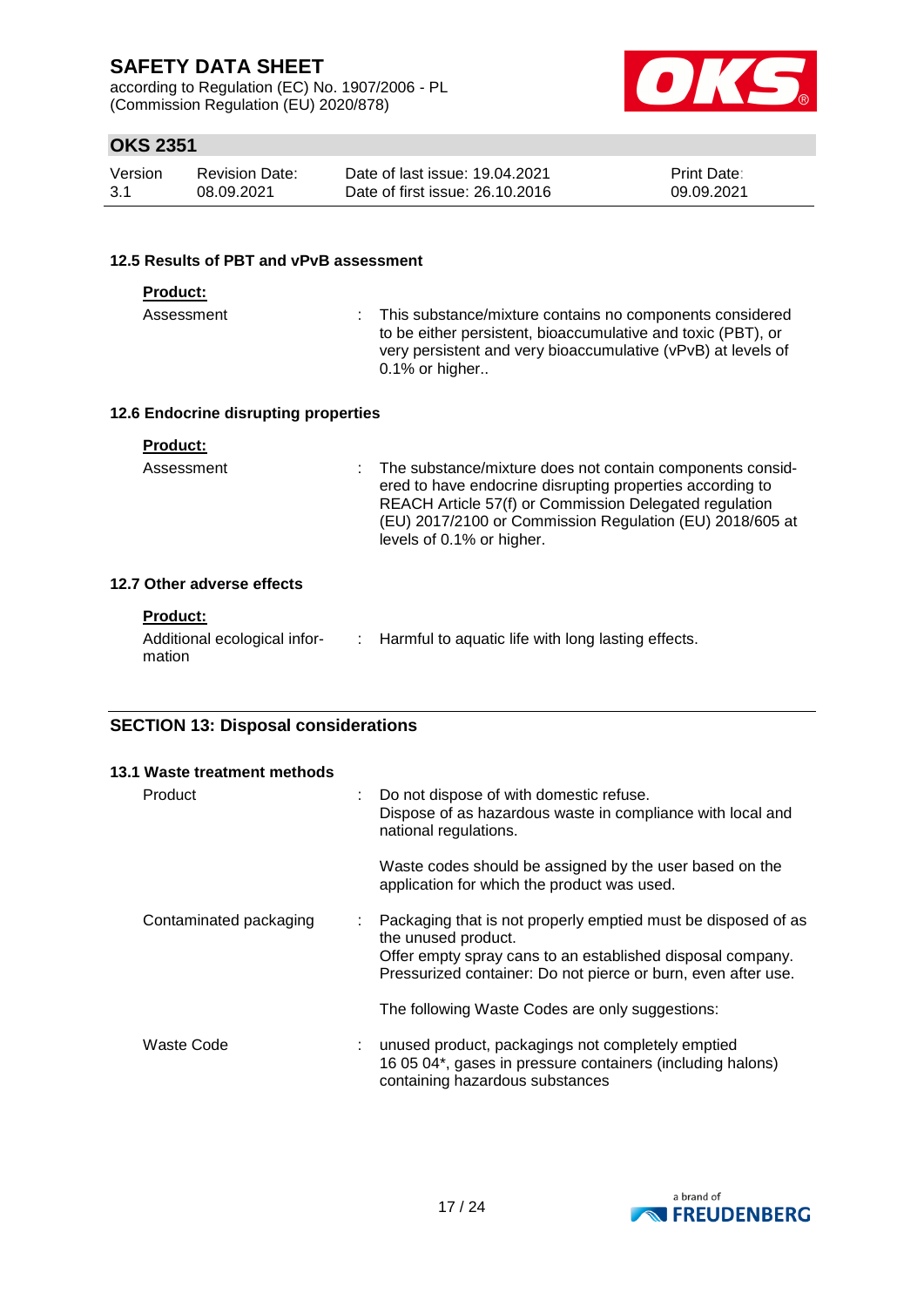according to Regulation (EC) No. 1907/2006 - PL (Commission Regulation (EU) 2020/878)



## **OKS 2351**

| Version | <b>Revision Date:</b> | Date of last issue: 19.04.2021  | Print Date: |
|---------|-----------------------|---------------------------------|-------------|
| 3.1     | 08.09.2021            | Date of first issue: 26.10.2016 | 09.09.2021  |

## **SECTION 14: Transport information**

### **14.1 UN number or ID number**

| <b>ADN</b>                                                                                                 | ÷                         | <b>UN 1950</b>                                  |
|------------------------------------------------------------------------------------------------------------|---------------------------|-------------------------------------------------|
| <b>ADR</b>                                                                                                 |                           | <b>UN 1950</b>                                  |
| <b>RID</b>                                                                                                 |                           | : UN 1950                                       |
| <b>IMDG</b>                                                                                                |                           | UN 1950                                         |
| <b>IATA</b>                                                                                                |                           | <b>UN 1950</b>                                  |
| 14.2 UN proper shipping name                                                                               |                           |                                                 |
| <b>ADN</b>                                                                                                 |                           | : AEROSOLS                                      |
| <b>ADR</b>                                                                                                 |                           | <b>AEROSOLS</b>                                 |
| <b>RID</b>                                                                                                 |                           | : AEROSOLS                                      |
| <b>IMDG</b>                                                                                                | ÷                         | <b>AEROSOLS</b>                                 |
| <b>IATA</b>                                                                                                | ÷                         | Aerosols, flammable                             |
| 14.3 Transport hazard class(es)                                                                            |                           |                                                 |
| <b>ADN</b>                                                                                                 | $\mathbb{R}^{\mathbb{Z}}$ | 2                                               |
| <b>ADR</b>                                                                                                 |                           | $\therefore$ 2                                  |
| <b>RID</b>                                                                                                 | t.                        | 2                                               |
| <b>IMDG</b>                                                                                                | t.                        | 2.1                                             |
| <b>IATA</b>                                                                                                | t.                        | 2.1                                             |
| 14.4 Packing group                                                                                         |                           |                                                 |
| <b>ADN</b><br>Packing group<br><b>Classification Code</b><br>Labels                                        | ÷                         | Not assigned by regulation<br>5F<br>2.1         |
| <b>ADR</b><br>Packing group<br><b>Classification Code</b><br>Labels<br>Tunnel restriction code             |                           | Not assigned by regulation<br>5F<br>2.1<br>(D)  |
| <b>RID</b><br>Packing group<br><b>Classification Code</b><br><b>Hazard Identification Number</b><br>Labels |                           | Not assigned by regulation<br>5F<br>23<br>2.1   |
| <b>IMDG</b><br>Packing group<br>Labels<br>EmS Code                                                         |                           | Not assigned by regulation<br>2.1<br>$F-D, S-U$ |

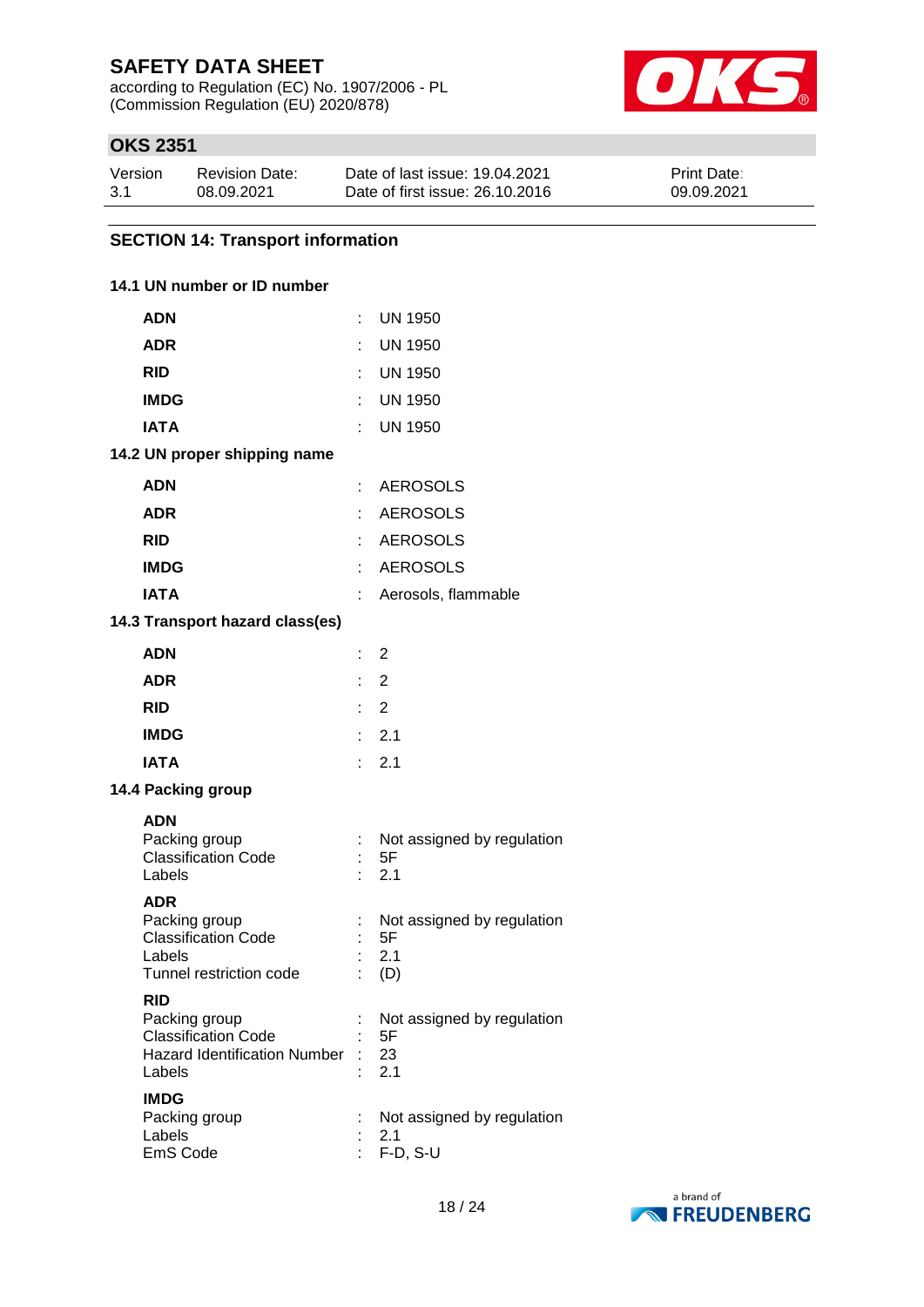according to Regulation (EC) No. 1907/2006 - PL (Commission Regulation (EU) 2020/878)



## **OKS 2351**

| Version<br>3.1                              | <b>Revision Date:</b><br>08.09.2021                               | Date of last issue: 19.04.2021<br>Date of first issue: 26.10.2016 | Print Date:<br>09.09.2021 |
|---------------------------------------------|-------------------------------------------------------------------|-------------------------------------------------------------------|---------------------------|
|                                             | <b>IATA (Cargo)</b><br>Packing instruction (cargo                 | 203                                                               |                           |
|                                             | aircraft)<br>Packing instruction (LQ)<br>Packing group            | Y203<br>Not assigned by regulation                                |                           |
|                                             | Labels<br><b>IATA (Passenger)</b><br>Packing instruction (passen- | <b>Flammable Gas</b><br>203<br>÷.                                 |                           |
|                                             | ger aircraft)<br>Packing instruction (LQ)<br>Packing group        | Y203<br>Not assigned by regulation                                |                           |
| Labels<br><b>14.5 Environmental hazards</b> |                                                                   | <b>Flammable Gas</b>                                              |                           |
|                                             | <b>ADN</b><br>Environmentally hazardous                           | no                                                                |                           |
|                                             | <b>ADR</b><br>Environmentally hazardous<br><b>RID</b>             | no                                                                |                           |
|                                             | Environmentally hazardous<br><b>IMDG</b>                          | no                                                                |                           |
|                                             | Marine pollutant                                                  | no                                                                |                           |

#### **14.6 Special precautions for user**

The transport classification(s) provided herein are for informational purposes only, and solely based upon the properties of the unpackaged material as it is described within this Safety Data Sheet. Transportation classifications may vary by mode of transportation, package sizes, and variations in regional or country regulations.

### **14.7 Maritime transport in bulk according to IMO instruments**

Remarks : Not applicable for product as supplied.

### **SECTION 15: Regulatory information**

#### **15.1 Safety, health and environmental regulations/legislation specific for the substance or mixture**

| REACH - Restrictions on the manufacture, placing on<br>the market and use of certain dangerous substances,<br>preparations and articles (Annex XVII) | Not applicable                                                                                                                   |  |
|------------------------------------------------------------------------------------------------------------------------------------------------------|----------------------------------------------------------------------------------------------------------------------------------|--|
| REACH - Candidate List of Substances of Very High<br>Concern for Authorisation (Article 59).<br>(EU SVHC)                                            | : This product does not contain sub-<br>stances of very high concern (Regu-<br>lation (EC) No 1907/2006 (REACH),<br>Article 57). |  |
| REACH - List of substances subject to authorisation<br>(Annex XIV)<br>(EU. REACH - Annex XIV)                                                        | Not applicable                                                                                                                   |  |
| Regulation (EC) No 1005/2009 on substances that de-                                                                                                  | Not applicable                                                                                                                   |  |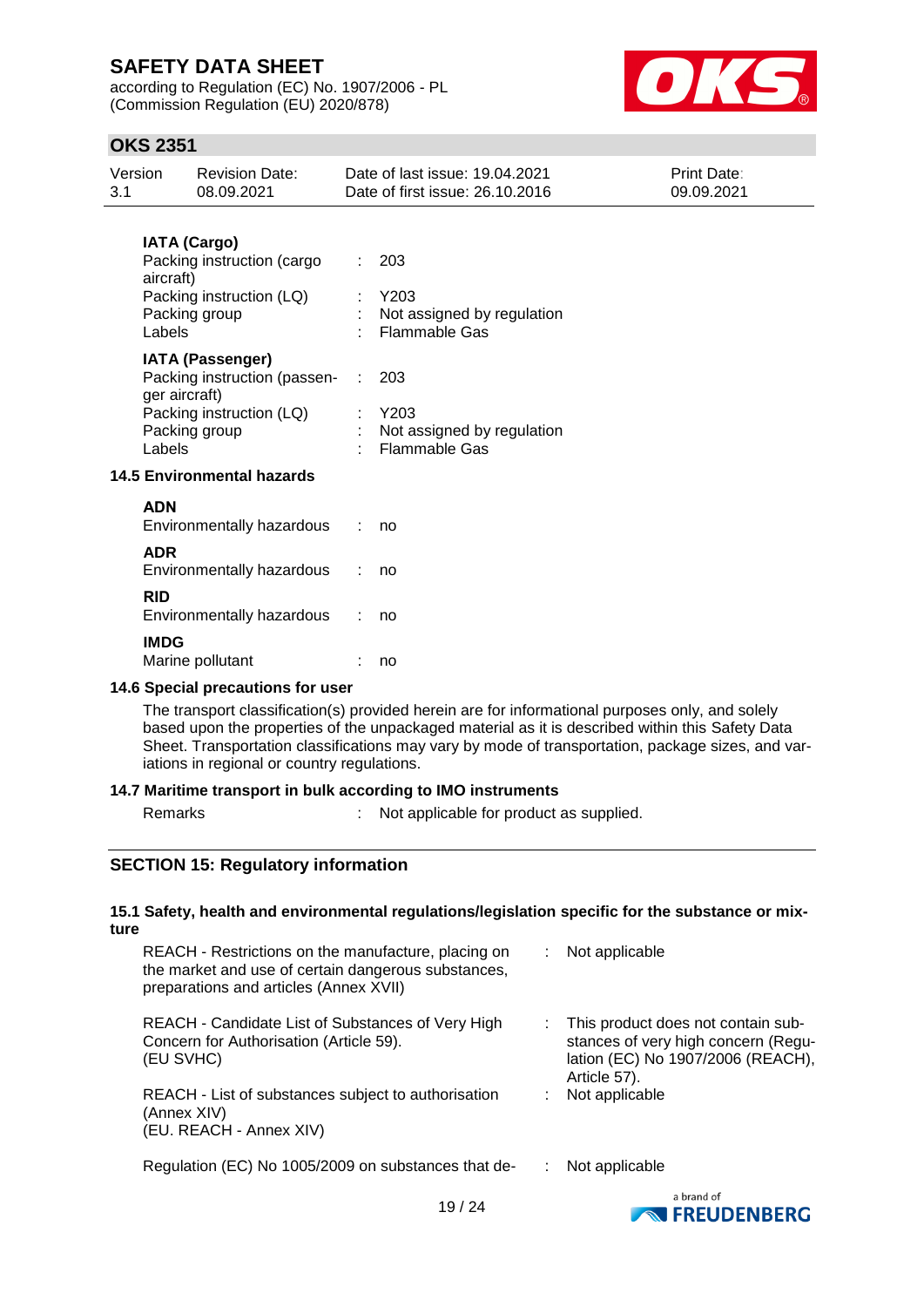according to Regulation (EC) No. 1907/2006 - PL (Commission Regulation (EU) 2020/878)



### **OKS 2351**

| Version<br>3.1 |          | <b>Revision Date:</b><br>08.09.2021                                                                                                                    | Date of last issue: 19.04.2021<br>Date of first issue: 26.10.2016 |      | Print Date:<br>09.09.2021                                                                                                                                                                                                                                                                                                                                                                                           |
|----------------|----------|--------------------------------------------------------------------------------------------------------------------------------------------------------|-------------------------------------------------------------------|------|---------------------------------------------------------------------------------------------------------------------------------------------------------------------------------------------------------------------------------------------------------------------------------------------------------------------------------------------------------------------------------------------------------------------|
|                |          | plete the ozone layer<br>(EC 1005/2009)                                                                                                                |                                                                   |      |                                                                                                                                                                                                                                                                                                                                                                                                                     |
|                | (EU POP) | Regulation (EU) 2019/1021 on persistent organic pollu-<br>tants (recast)                                                                               |                                                                   | ÷    | Not applicable                                                                                                                                                                                                                                                                                                                                                                                                      |
|                | (EU PIC) | Regulation (EC) No 649/2012 of the European Parlia-<br>ment and the Council concerning the export and import<br>of dangerous chemicals                 |                                                                   |      | Not applicable                                                                                                                                                                                                                                                                                                                                                                                                      |
|                |          | Regulation (EU) 2019/1148 on the marketing and use of :<br>explosives precursors                                                                       |                                                                   |      |                                                                                                                                                                                                                                                                                                                                                                                                                     |
|                |          | Acquisition, introduction, possession or use of the explo-<br>sive precursor by the general public is subject to report-<br>ing obligations.           |                                                                   |      | aluminium powder (stabilised)<br>(ANNEX II)                                                                                                                                                                                                                                                                                                                                                                         |
|                |          |                                                                                                                                                        |                                                                   | : P2 |                                                                                                                                                                                                                                                                                                                                                                                                                     |
|                | stances. | Seveso III: Directive 2012/18/EU of the European<br>Parliament and of the Council on the control of<br>major-accident hazards involving dangerous sub- |                                                                   | P3a  | <b>FLAMMABLE AEROSOLS</b>                                                                                                                                                                                                                                                                                                                                                                                           |
|                |          |                                                                                                                                                        |                                                                   | 18   | Liquefied extremely flammable<br>gases (including LPG) and natu-<br>ral gas                                                                                                                                                                                                                                                                                                                                         |
|                |          |                                                                                                                                                        |                                                                   | 34   | Petroleum products: (a) gasolines<br>and naphthas, (b) kerosenes<br>(including jet fuels), (c) gas oils<br>(including diesel fuels, home<br>heating oils and gas oil blending<br>streams), (d) heavy fuel oils (e)<br>alternative fuels serving the same<br>purposes and with similar proper-<br>ties as regards flammability and<br>environmental hazards as the<br>products referred to in points (a)<br>to $(d)$ |
|                |          | Volatile organic compounds                                                                                                                             |                                                                   |      | Directive 2010/75/EU of 24 November 2010 on industrial<br>emissions (integrated pollution prevention and control)<br>Volatile organic compounds (VOC) content: 62,5 %                                                                                                                                                                                                                                               |

#### **Other regulations:**

Take note of Directive 94/33/EC on the protection of young people at work or stricter national

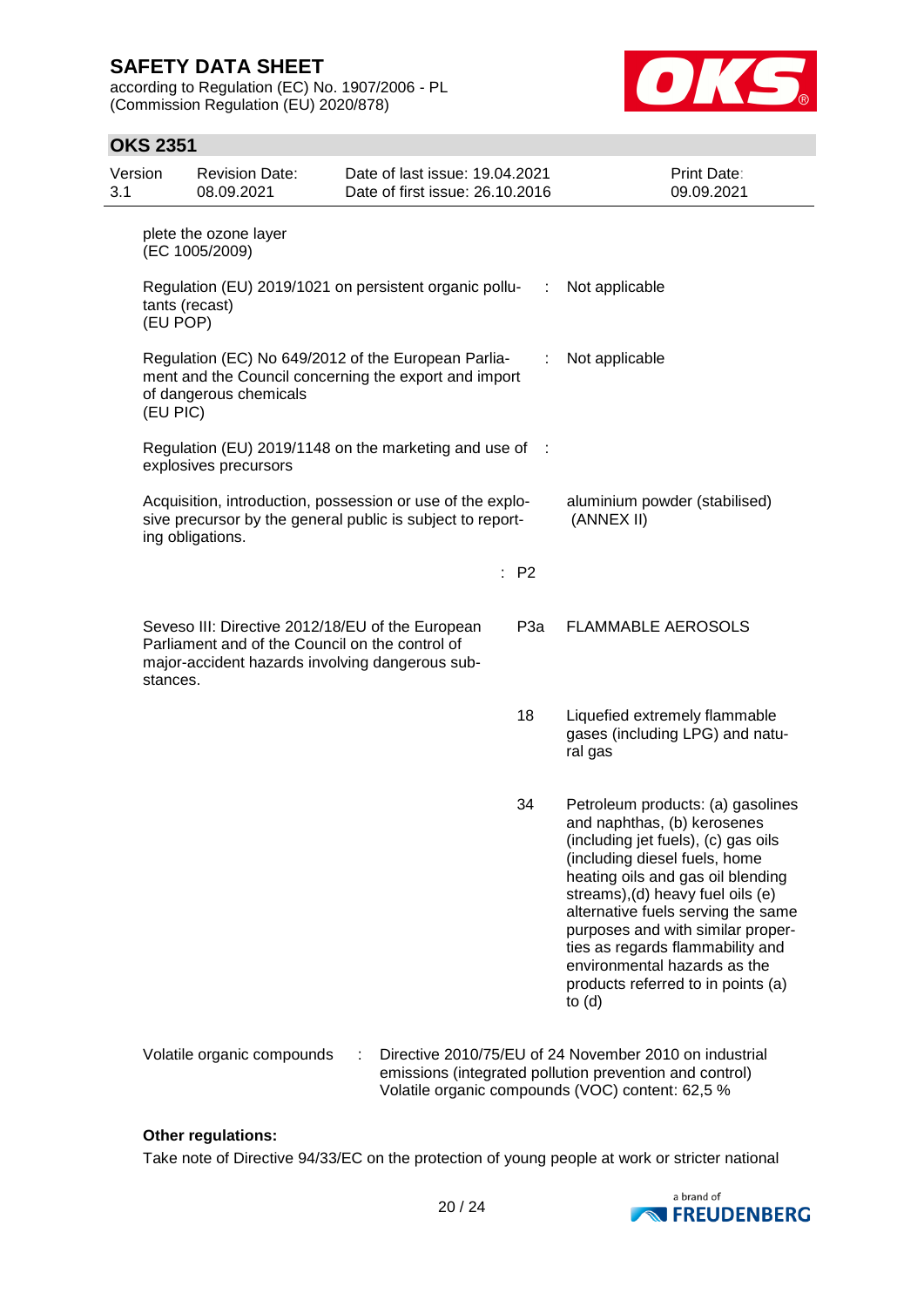according to Regulation (EC) No. 1907/2006 - PL (Commission Regulation (EU) 2020/878)



## **OKS 2351**

| Version | Revision Date: | Date of last issue: 19.04.2021  | <b>Print Date:</b> |
|---------|----------------|---------------------------------|--------------------|
| 3.1     | 08.09.2021     | Date of first issue: 26.10.2016 | 09.09.2021         |

regulations, where applicable.

Act of 25 February 2011 on chemical substances and their mixtures (i.e. Journal of Laws of 2019, No. 0, item 1225)

Regulation (EC) No 1272/2008 of the European Parliament and of the Council of 16 December 2008 on classification, labelling and packaging of substances and mixtures, amending and repealing Directives 67/548/EEC and 1999/45/EC, and amending Regulation (EC) No 1907/2006 (Official Journal of the European Union L 353 from 31.12.2008) with further adaptation to technical progress (ATP).

Regulation (EC) No 1907/2006 of the European Parliament and of the Council of 18 December 2006 concerning the Registration, Evaluation, Authorisation and Restriction of Chemicals (REACH), establishing a European Chemicals Agency, amending Directive 1999/45/EC and repealing Council Regulation (EEC) No 793/93 and Commission Regulation (EC) No 1488/94 as well as Council Directive 76/769/EEC and Commission Directives 91/155/EEC, 93/67/EEC, 93/105/EC and 2000/21/EC (Official Journal of the European Union L 396 from 30.12.2006, as amended).

Commission Regulation (EU) 2015/830 of 28 May 2015 amending Regulation (EC) No 1907/2006 of the European Parliament and of the Council on the Registration, Evaluation, Authorisation and Restriction of Chemicals (REACH)

Ordinance of the Minister of Health of 10 August 2012 concerning the criteria and procedure of classification of chemical substances and their mixtures (consolidated text Dz. U. of 2015., pos. 208).

Ordinance of the Minister of Economy, Labour and Social Policy of 21st December 2005 concerning the basic requirements for personal protective equipment (Dz. U. Nr. 259, item 2173). Ordinance of the Minister of Labour and Social Policy of 12 June 2018 concerning the highest allowable concentrations and levels of the agents harmful for health in the workplace (Dz.U 2018 pos 1286, with later amendments).

Ordinance of the Minister of Health of 2nd February 2011 concerning tests and measurement of agents harmful for health in the workplace (Dz. U. Nr. 33, item 166 wraz z późn. zm.). Ordinance of the Minister of Health of 30th December 2004 on the health and safety of workers related to chemical agents at work (Dz. U. from 2005, Nr. 11, item 86, as amended). Act of 14 December 2012. on Waste (Journal of Laws of 2013. pos. 21, as amended).

Act of 13 June 2013. On packaging and packaging waste Journal. U. of 2013. Item. 888, as amended).

Ordinance of the Minister of Climate of 2nd January 2020 on Waste Catalog (Dz. U. 2020 item 10).

Ordinance of the Minister of Environment on the requirements for carrying out the process of thermal treatment of waste and how to deal with waste produced in the process. (Dz. U. of 2016., Pos. 108)

Act of 19 August 2011 on transport of dangerous goods (Dz. U. Nr. 227, item 1367, as amended).

Government Statement of 18 February 2019 on enforcing of changes Annexes A and B of European Agreement concerning international transport of dangerous goods by road (ADR) (Dz. U. 2019, item 769).

Ordinance of the Minister of Health of 20th April 2012 concerning labeling of containers of dangerous substances and dangerous mixtures and some mixtures ((consolidated text) Dz. U. z 2015 nr. 0 poz. 450).

Ordinance of the Minister of Health of 11th June 2012 concerning categories of dangerous substances and dangerous mixtures for which containers must be fitted with child-resistant fastenings and a tactile warning of danger (Dz. U. from 2012, item 688 as amended).

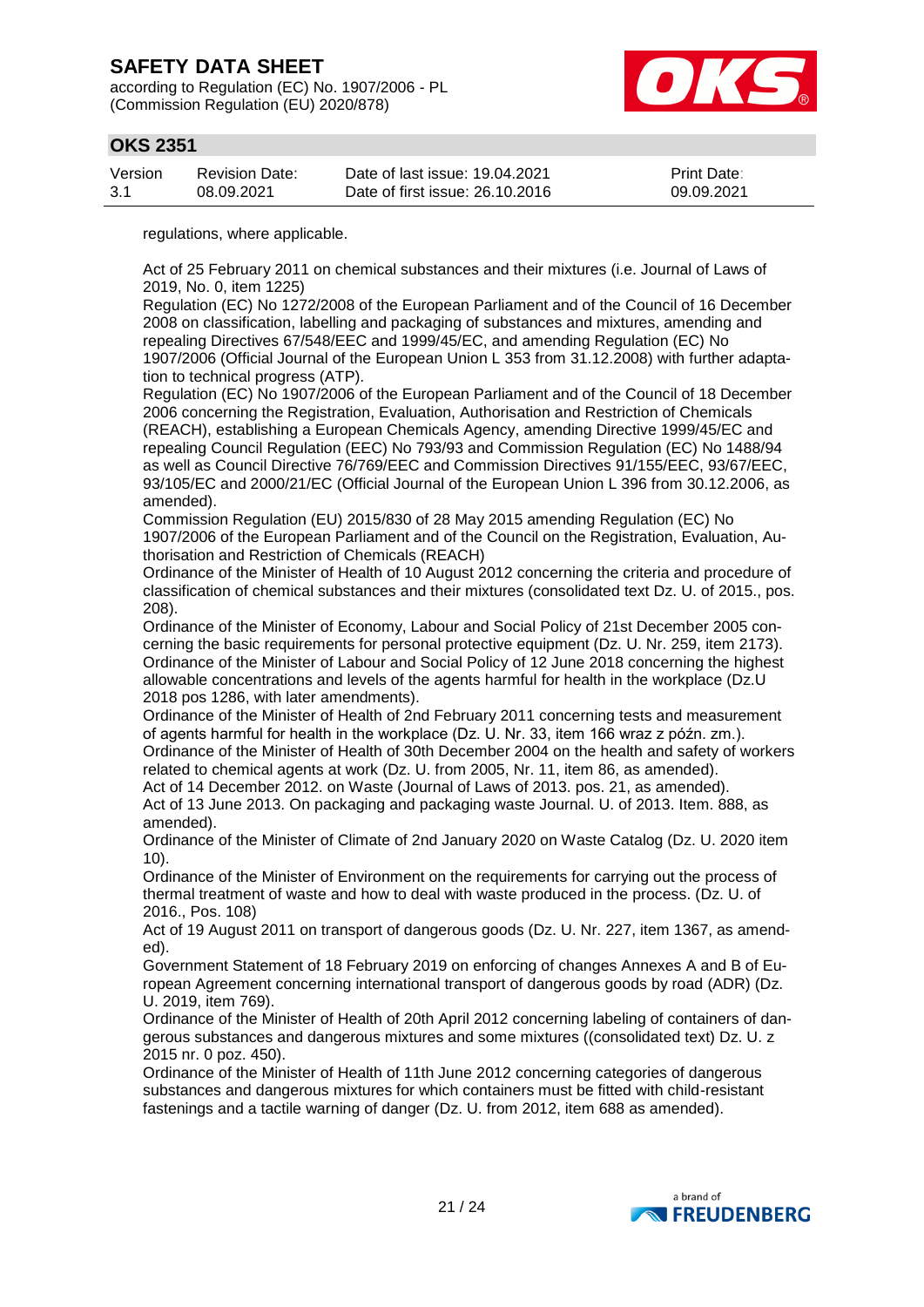according to Regulation (EC) No. 1907/2006 - PL (Commission Regulation (EU) 2020/878)



## **OKS 2351**

| Version | <b>Revision Date:</b> | Date of last issue: 19.04.2021  | <b>Print Date:</b> |
|---------|-----------------------|---------------------------------|--------------------|
| 3.1     | 08.09.2021            | Date of first issue: 26.10.2016 | 09.09.2021         |

#### **15.2 Chemical safety assessment**

This information is not available.

### **SECTION 16: Other information**

#### **Full text of H-Statements**

| H <sub>220</sub> | Extremely flammable gas.                              |
|------------------|-------------------------------------------------------|
| H <sub>225</sub> | Highly flammable liquid and vapour.                   |
| H <sub>228</sub> | Flammable solid.                                      |
| H <sub>280</sub> | Contains gas under pressure; may explode if heated.   |
| H304             | May be fatal if swallowed and enters airways.         |
| H315             | Causes skin irritation.                               |
| H319             | Causes serious eye irritation.                        |
| H335             | May cause respiratory irritation.                     |
| H336             | May cause drowsiness or dizziness.                    |
| H411             | Toxic to aquatic life with long lasting effects.      |
| EUH066           | Repeated exposure may cause skin dryness or cracking. |
|                  |                                                       |

#### **Full text of other abbreviations**

| Note C               |         | Some organic substances may be marketed either in a specif-<br>ic isomeric form or as a mixture of several isomers. In this<br>case the supplier must state on the label whether the sub-<br>stance is a specific isomer or a mixture of isomers.                                                                                                                                                                                                                                                                                                        |
|----------------------|---------|----------------------------------------------------------------------------------------------------------------------------------------------------------------------------------------------------------------------------------------------------------------------------------------------------------------------------------------------------------------------------------------------------------------------------------------------------------------------------------------------------------------------------------------------------------|
| Note $U$ (table 3.1) |         | When put on the market gases have to be classified as "Gas-<br>es under pressure", in one of the groups compressed gas,<br>liquefied gas, refrigerated liquefied gas or dissolved gas. The<br>group depends on the physical state in which the gas is pack-<br>aged and therefore has to be assigned case by case. The<br>following codes are assigned: Press. Gas (Comp.) Press. Gas<br>(Liq.) Press. Gas (Ref. Liq.) Press. Gas (Diss.) Aerosols shall<br>not be classified as gases under pressure (See Annex I, Part<br>2, Section 2.3.2.1, Note 2). |
| PL OEL               | stances | Poland. Occupational exposure limits for airborne toxic sub-                                                                                                                                                                                                                                                                                                                                                                                                                                                                                             |
| PL OEL / NDS         |         | <b>Maximal Admissible Concentration</b>                                                                                                                                                                                                                                                                                                                                                                                                                                                                                                                  |
| PL OEL / NDSch       |         | Maximal Admissible Temporary Concentration                                                                                                                                                                                                                                                                                                                                                                                                                                                                                                               |

ADN - European Agreement concerning the International Carriage of Dangerous Goods by Inland Waterways; ADR - European Agreement concerning the International Carriage of Dangerous Goods by Road; AIIC - Australian Inventory of Industrial Chemicals; ASTM - American Society for the Testing of Materials; bw - Body weight; CLP - Classification Labelling Packaging Regulation; Regulation (EC) No 1272/2008; CMR - Carcinogen, Mutagen or Reproductive Toxicant; DIN -Standard of the German Institute for Standardisation: DSL - Domestic Substances List (Canada); ECHA - European Chemicals Agency; EC-Number - European Community number; ECx - Concentration associated with x% response; ELx - Loading rate associated with x% response; EmS -

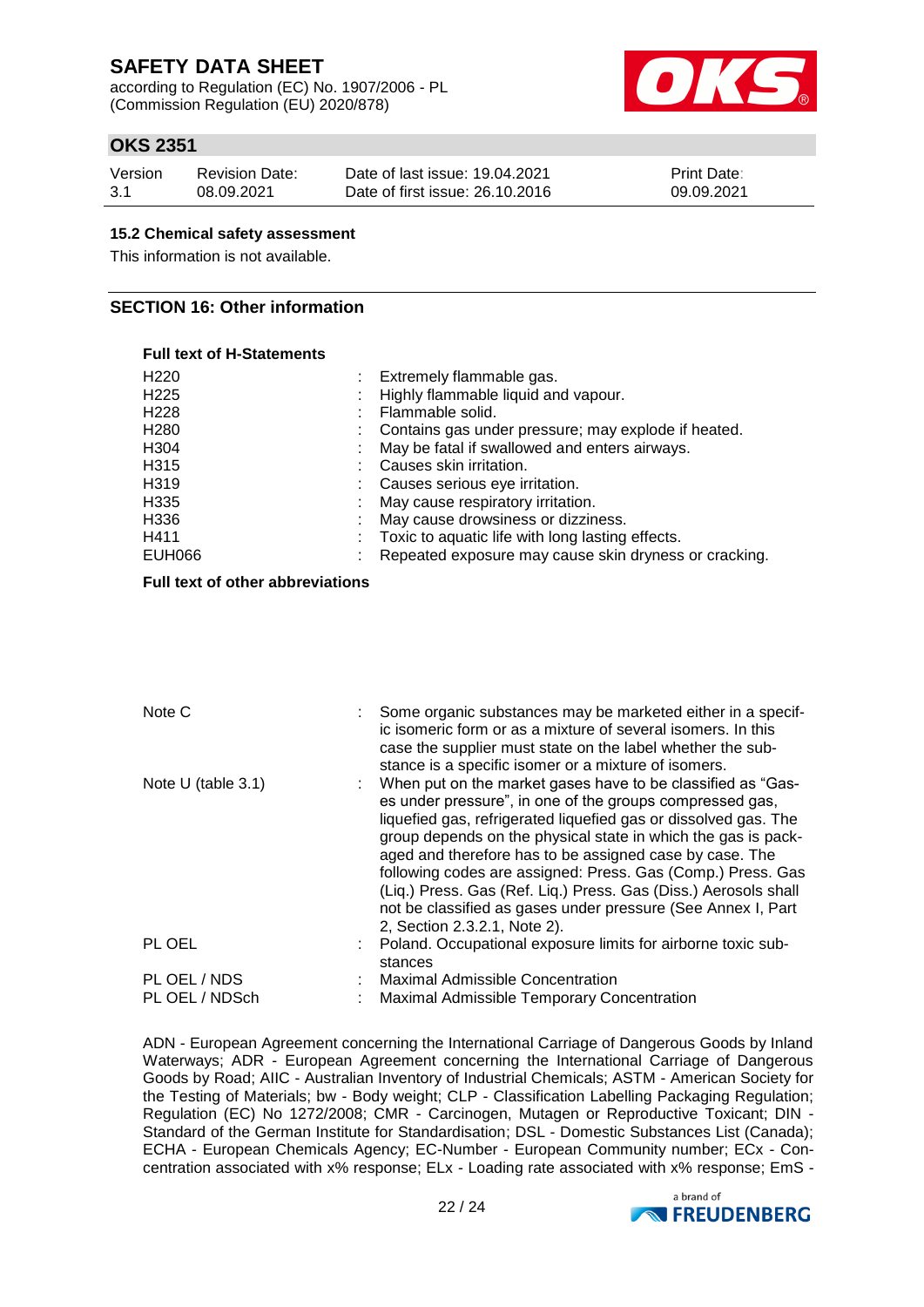according to Regulation (EC) No. 1907/2006 - PL (Commission Regulation (EU) 2020/878)



## **OKS 2351**

| Version | Revision Date: | Date of last issue: 19.04.2021  | <b>Print Date:</b> |
|---------|----------------|---------------------------------|--------------------|
| -3.1    | 08.09.2021     | Date of first issue: 26.10.2016 | 09.09.2021         |

Emergency Schedule; ENCS - Existing and New Chemical Substances (Japan); ErCx - Concentration associated with x% growth rate response; GHS - Globally Harmonized System; GLP - Good Laboratory Practice; IARC - International Agency for Research on Cancer; IATA - International Air Transport Association; IBC - International Code for the Construction and Equipment of Ships carrying Dangerous Chemicals in Bulk; IC50 - Half maximal inhibitory concentration; ICAO - International Civil Aviation Organization; IECSC - Inventory of Existing Chemical Substances in China; IMDG - International Maritime Dangerous Goods; IMO - International Maritime Organization; ISHL - Industrial Safety and Health Law (Japan); ISO - International Organisation for Standardization; KECI - Korea Existing Chemicals Inventory; LC50 - Lethal Concentration to 50 % of a test population; LD50 - Lethal Dose to 50% of a test population (Median Lethal Dose); MARPOL - International Convention for the Prevention of Pollution from Ships; n.o.s. - Not Otherwise Specified; NO(A)EC - No Observed (Adverse) Effect Concentration; NO(A)EL - No Observed (Adverse) Effect Level; NOELR - No Observable Effect Loading Rate; NZIoC - New Zealand Inventory of Chemicals; OECD - Organization for Economic Co-operation and Development; OPPTS - Office of Chemical Safety and Pollution Prevention; PBT - Persistent, Bioaccumulative and Toxic substance; PICCS - Philippines Inventory of Chemicals and Chemical Substances; (Q)SAR - (Quantitative) Structure Activity Relationship; REACH - Regulation (EC) No 1907/2006 of the European Parliament and of the Council concerning the Registration, Evaluation, Authorisation and Restriction of Chemicals; RID - Regulations concerning the International Carriage of Dangerous Goods by Rail; SADT - Self-Accelerating Decomposition Temperature; SDS - Safety Data Sheet; SVHC - Substance of Very High Concern; TCSI - Taiwan Chemical Substance Inventory; TRGS - Technical Rule for Hazardous Substances; TSCA - Toxic Substances Control Act (United States); UN - United Nations; vPvB - Very Persistent and Very Bioaccumulative

# **Further information**

| <b>Classification of the mixture:</b> | <b>Classification procedure:</b> |
|---------------------------------------|----------------------------------|
|                                       |                                  |

| Aerosol 1                | H <sub>222</sub> , H <sub>229</sub> | Based on product data or assessment |
|--------------------------|-------------------------------------|-------------------------------------|
| Skin Irrit. 2            | H315                                | Calculation method                  |
| STOT SE3                 | H336                                | Based on product data or assessment |
| Asp. Tox. 1              | H <sub>304</sub>                    | Based on product data or assessment |
| <b>Aquatic Chronic 3</b> | H412                                | Calculation method                  |

This safety data sheet applies only to products as originally packed and labelled. The information contained therein may not be reproduced or modified without our express written permission. Any forwarding of this document is only permitted to the extent required by law. Any further, in particular public, dissemination of the safety data sheet (e.g. as a document for download from the Internet) is not permitted without our express written consent. We provide our customers with amended safety data sheets as prescribed by law. The customer is responsible for passing on safety data sheets and any amendments contained therein to its own customers, employees and other users of the product. We provide no guarantee that safety data sheets received by users from third parties are up-to-date. All information and instructions in this safety data sheet have been compiled to the best of our knowledge and are based on the information available to us on the day of publication. The information provided is intended to describe the product in relation to the required safety measures; it is neither an assurance of characteristics nor a guarantee of the product's suitability for particular applications and does not justify any contractual legal relationship. The existence of a safety data sheet for a particular jurisdiction does not necessarily mean that import or use within that jurisdiction is legally permitted. If you have any questions, please contact your responsible sales contact or authorized trading partner.